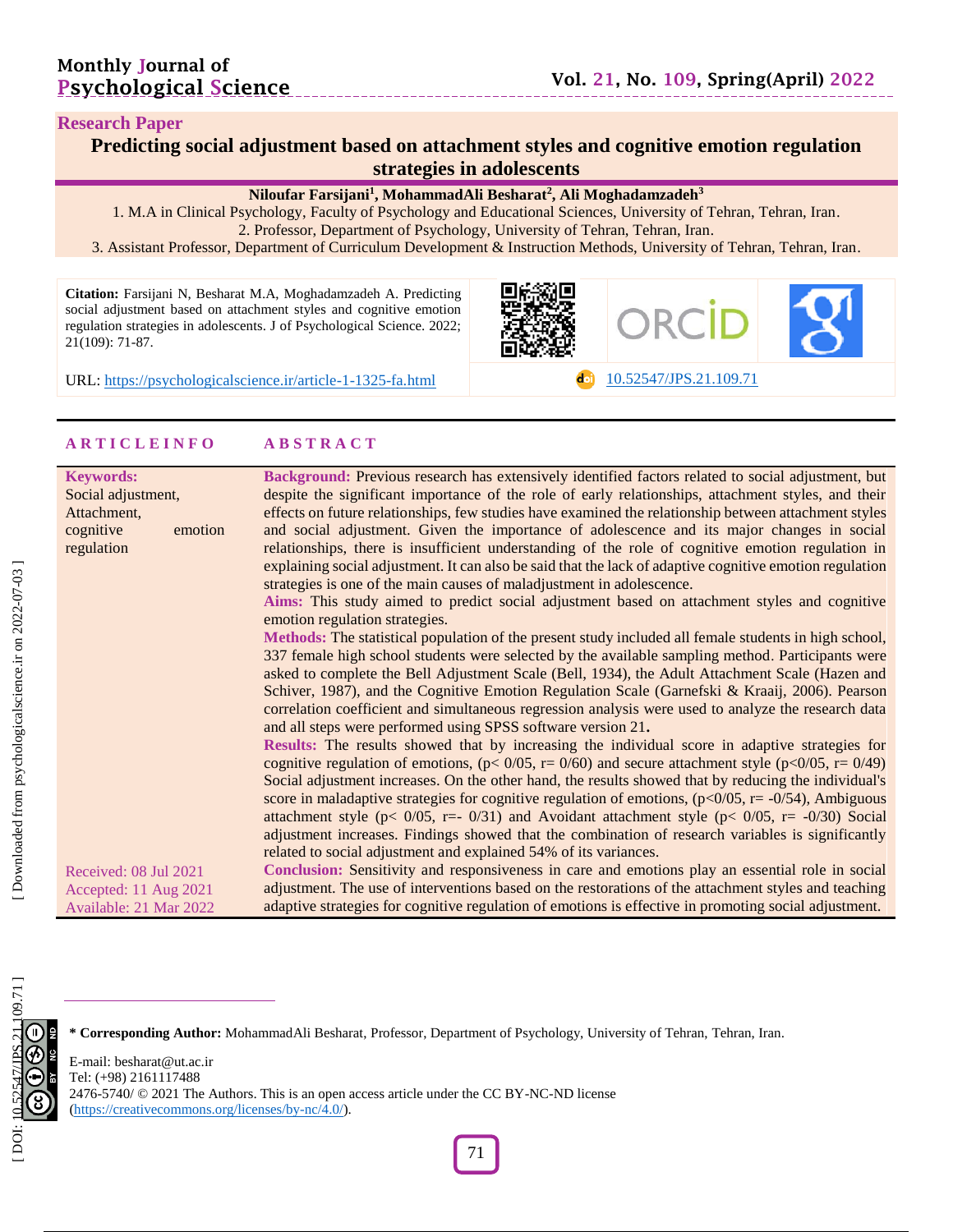# **Monthly Journal of Psychological Science**

# **Extended Abstract**

## **Introduction**

The role of adjustment in interpersonal interactions has been studied in several kinds of research (Yang& Lee, 2020). Even though social adjustment problems have a significant impact on adolescent's mental health, there are several gaps in the understanding of the factors that influence adolescent adjustment. Throughout life, achieving and maintaining social adjustment is a challenging task. However, achieving this goal throughout adolescence is more important. It is possible that failing to pay attention to some maladaptive behaviors in social relationships throughout adolescence would result in mental health problems in adulthood (Dass, 2016). Given the high prevalence of adolescent adjustment problems and government expenditure on this issue, it's essential to investigate the factors that influence social adjustment. The previous study has thoroughly explored the internal variables involved with social adjustment (Agbaria, 2020). Despite the importance of attachment styles and their influence on future relationships as an interpersonal component, a few researchers have studied the relationships between attachment styles and social adjustment. Attachment theory is one of the theoretical frameworks for understanding performance and interpersonal relationships (Farley 2018; shi, 2020). According to researches, when caregivers are sensitive to a child's needs and provide him or her with appropriate attention and care, On the one hand, the child develops a secure attachment. On the other side, the child may develop positive relationships through developing social skills, competence, and empathy, and social relationships become more adaptable as a result. A child's ambivalent and avoidant insecure attachment styles are formed as a result of inadequate care. Insecure attachments are related to a variety of unpleasant outcomes, including internalizing and externalizing behavioral problems (Groh, 2012). Several studies have found a relationship between attachment styles and several dimensions of adjustment (Decastro, 2019). However, a few studies have focused only on the relationship between attachment styles and social adjustment. One of the

aims of the current study, as mentioned above, was to predict social adjustment based on attachment styles. Given the importance of emotion regulation, many studies have examined emotion regulation strategies (Hoorelbeke, Koster, Demeyer, Loeys, & Vanderhasselt, 2015). But, due to emotional changes in adolescence and their impact on social relationships, the role of cognitive emotion regulation in social relationships is not well understood, and just a few researchers have explored this relationship. Emotion regulation affects how emotions are experienced and expressed (Sobol, Woźny, M., & Czubak -Paluch, 2021), and this leads to improved behavior in terms of social goals (Hoorelbeke et al., 2015). During adolescence, emotion regulation strategies improve considerably (Sobol et al., 2021) but, maladjustment in adolescence is usually caused by a lack of adaptive cognitive emotion regulation strategies. As a result, the significance of paying attention to cognitive -emotional regulation strategies throughout this period of evolution can be justified. Based on the above, another aim of the present study was to predict social adjustment based on emotion regulation strategies. In this regard, it is also worth mentioning that the research of variables associated with adolescent's female adjustment is more significant. Girls play a critical role in social health, and one of the most important ways for health organizations to achieve their goals is to invest in them and improve their health (Rafferty, 2014). As a result, it's reasonable to pay more attention to this sensitive group's adjustment and social performance.

## **Method**

The present study is a descriptive correlational study. The statistical population of this study included female students studying in high school in public schools in Tehran. In this study, 337 adolescent female students were selected by the convenience sampling method. The sample size was estimated to be 337 people. After providing the necessary explanations about the research objectives and attracting students' participation and cooperation, the Bell Adjustment Questionnaire (BAI), the Adult Attachment Scale (AAI), and the Cognitive Emotion Regulation Questionnaire (CERQ) were administered to them.

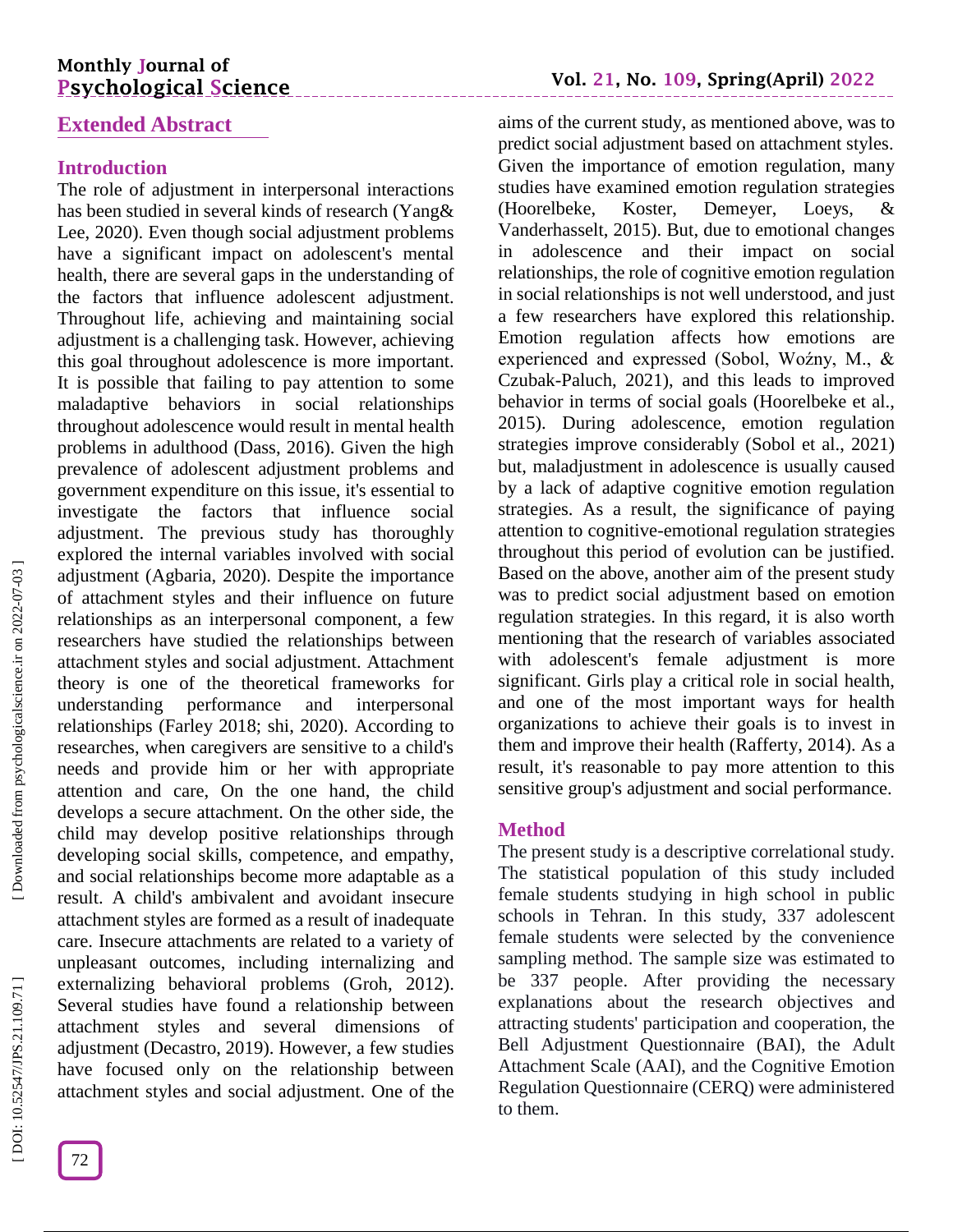# **Results**

Before analyzing the data, the assumptions of normality, linearity of the relationship, uniformity of scatter around the regression line, independence of

errors, and collinearity were examined, and the results indicated the establishment of the above assumptions. Table 1 shows the correlation matrix of the research variables.

| Table 1. Correlation matrix of research variables |           |           |           |            |           |  |  |  |
|---------------------------------------------------|-----------|-----------|-----------|------------|-----------|--|--|--|
| Variables                                         |           |           |           |            |           |  |  |  |
| 1. Social Adjustment                              |           |           |           |            |           |  |  |  |
| 2. Adaptive Cognitive Emotion Regulation          | $0.60**$  |           |           |            |           |  |  |  |
| 3. Maladaptive Cognitive Emotion Regulation       | $-0.54**$ | $-0.49**$ |           |            |           |  |  |  |
| 4. Secure Attachment Style                        | $0.49**$  | $0.33**$  | $-0.32**$ |            |           |  |  |  |
| 5. Avoidant Attachment Style                      | $-0.30**$ | $-0.20**$ | $0.14**$  | $-0.17**$  |           |  |  |  |
| 6. Ambivalent Attachment Style                    | $-0.31**$ | $-0.18**$ | $0.31**$  | $-0.078**$ | $-0.18**$ |  |  |  |

Table 1 shows that there is a positive relationship between adaptive cognitive -emotional regulation strategies and social adjustment, and this shows that with increasing a person's score in adaptive cognitive emotion regulation strategies, his score in social adjustment increases ( $r=0.60$ ,  $p<0.01$ ). Table 1 shows that there is a negative relationship between maladaptive cognitive-emotional regulation strategies and social adjustment, and this shows that with increasing a person's score in maladapted cognitive emotion regulation strategies, his score in social adjustment decreases  $(r=0.54, p<0.01)$ . Table 1 shows that there is a positive relationship between secure attachment style and social adjustment, and this shows that with increasing a person's score insecure attachment style, his score in social adjustment increases  $(r=0.49 \text{ p} < 0.01)$ .

Table 1 shows that there is a negative relationship between avoidant attachment style and social adjustment, and this shows that with increasing a person's score in avoidant attachment style, his score in social adjustment decreases  $(r=0.30, p<0.01)$ . Table 1 shows that there is a negative relationship between ambivalent attachment style and social adjustment, and this shows that with increasing a person's score in ambivalent attachment style, his score in social adjustment decreases  $(r=0.31,$ p<0.01). Considering the significance of the correlation coefficient of cognitive emotion regulation strategies (adaptive and Maladaptive) and attachment styles (secure, avoidant, and ambivalent) with social adjustment, to determine their predictive role in social adjustment, multiple regression analysis was used.

**Table 2 . multiple regression analysis to determine predictive role of cognitive emotion regulation strategies and attachment styles in social adjustment**

| Variables                                       |       | $R^2$  |           | в        |          |          |       |
|-------------------------------------------------|-------|--------|-----------|----------|----------|----------|-------|
| <b>Adaptive Cognitive Emotion Regulation</b>    | 0.733 | 0.538  | 74.756*** | 1.711    | 0.356    | 7.913    | 0.001 |
| <b>Maladaptive Cognitive Emotion Regulation</b> |       |        | -         | $-1.001$ | $-0.215$ | $-4.672$ | 0.001 |
| Secure Attachment Style                         |       | $\sim$ | -         | 0.281    | 0.265    | 6.427    | 0.001 |
| <b>Avoidant Attachment Style</b>                |       |        | -         | $-0.137$ | $-0.131$ | $-3.315$ | 0.001 |
| <b>Ambivalent Attachment Style</b>              |       |        |           | $-2.203$ | $-0.132$ | $-3.257$ | 0.001 |

The results of Table 2 indicate that the combination of research variables is significantly related to social adjustment and explains 54% of its variance  $(R<sup>2</sup>= 0.54, p < 0.05)$ . According to Table 2, it can be seen that the variable of adaptive cognitive emotion regulation strategies ( $β = 0.356$ ,  $p = 0.001$ ) provides a significant prediction of the social adjustment variable. According to Table 2, it can be seen that the variable of maladaptive cognitive emotion regulation strategies ( $\beta$ = -0.215, p= 0.001) provides a significant

prediction of the social adjustment variable. According to Table 2, it can be seen that the variable of secure attachment style ( $\beta$ = 0.265, p= 0.001) provides a significant prediction of the social adjustment variable. According to Table 2, it can be seen that avoidant attachment style ( $\beta$ = -0.131, p= 0.001) provides a significant prediction of the social adjustment variable. According to Table 2, it can be seen that ambivalent attachment style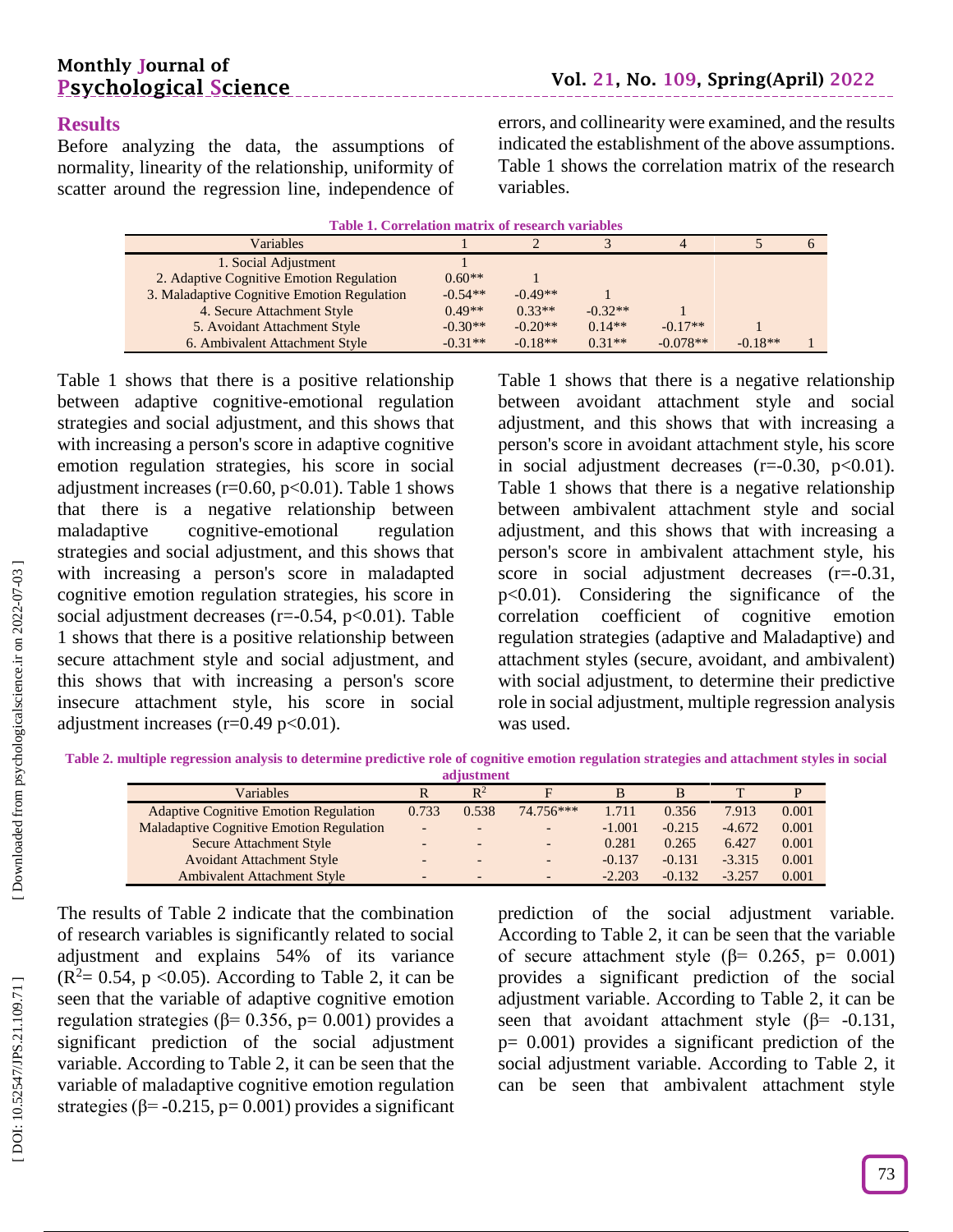# **Monthly Journal of Psychological Science**

 $(\beta$ = -0.132, p= 0.001) provides a significant prediction of the social adjustment variable.

### **Conclusion**

Although attachment and its relationship with adjustment have been studied extensively, However research on the relationship between attachment and social adjustment is limited. The current study's findings revealed that secure attachment style positively predicts social adjustment while avoidant and ambivalent insecure attachment styles negatively predict it. This finding is similar to previous research findings (Wider, Mustapha, Halik, & Bahari, 2017). Several explanations exist for this finding. According to attachment theory, the child's early relationships with his or her primary caregiver have an impact on subsequent relationships. These experiences affect people's expectations in subsequent interactions and lead to the formation of internal working models. Secure attachment leads to the development of positive internal working models. Furthermore, children who have a secure attachment style have trust in their caregiver's ability to meet their needs. On the other side, the major feature of avoidant attachment is the tendency to avoid attachment. These individuals avoid intimacy and detach themselves from others to maintain emotional independence and seek independence. Furthermore, these individuals show less empathy in relationships. These beliefs and behaviors in avoidant attachment individuals affect social adjustment. Individuals with ambivalent attachment styles learn that people are unexpectedly accessible and responsive because they did not get adequate care in their relationship with the primary caregiver. These individuals demand an excessive amount of attention in interpersonal relationships. As a result of this behavior, people withdraw from their relationships, reinforcing the belief that humans are untrustworthy. Due to self-centeredness and excessive self-focus, these individuals fail to develop skills to engage in social relationships and respond less sensitively and without empathy to the needs of others (Mikulincer & Shaver, 2016). As a result, their social adjustment decreases.

Another finding of this study is that adaptive cognitive emotion regulation strategies positively predict social adjustment and maladaptive cognitive

emotion regulation strategies negatively predict it. These findings are similar to previous research findings (Balzarotti, Biassoni, Villani, Prunas, & Velotti, 2016). Emotion regulation is an important component of adaptive performance which consists of three fundamental skills: emotion clarity, emotion acceptance, and the ability to use adaptive emotion regulation strategies (Roberton, 2012). These three skills help to regulate impulsive behaviors and improve social adjustment. As a result, individuals can express their emotions based on the situation, decreasing the risk of aggressiveness in social relationships (Purwadi, Alhadi, Supriyanto, Saputra, Muyana, & Wahyudi, 2020). Furthermore, the concept of self-control as the ability to control emotions and behaviors in interpersonal relationships (Layton, & Muraven, 2014) overlaps with the definition of emotion regulation, which is focused on regulating experience and expressing emotions for long -term goals (Gratz, & Roemer, 2004). On the other side, maladaptive emotion regulation strategies deplete cognitive resources (Gross, & John, 2003). As a result, the individual's ability to use logical alternatives declines, since they are unable to evaluate all aspects of the issue.

The study's findings can improve the understanding of the factors that influence social adjustment. It's also important to note that, to promote social adjustment, it's necessary to develop a secure attachment style while also training adaptive cognitive -emotional regulation strategies.

### **Ethical Considerations**

**Compliance with ethical guidelines:** The authors extracted this article from the master dissertation of the first author, which was approved under No IR.UT.PSYEDU.REC.1398.02 in the Faculty of Psychology and Educational Sciences, University of Tehran.

**Funding:** This study was conducted as a Master's thesis with no financial support.

**Authors' contribution:** The first author was the senior author, the second was the supervisor and the third was the advisor.

**Conflict of interest:** the authors declare no conflict of interest for this study.

**Acknowledgments:** I would like to appreciate the supervisor, the advisors, and the participants who contributed to this research .

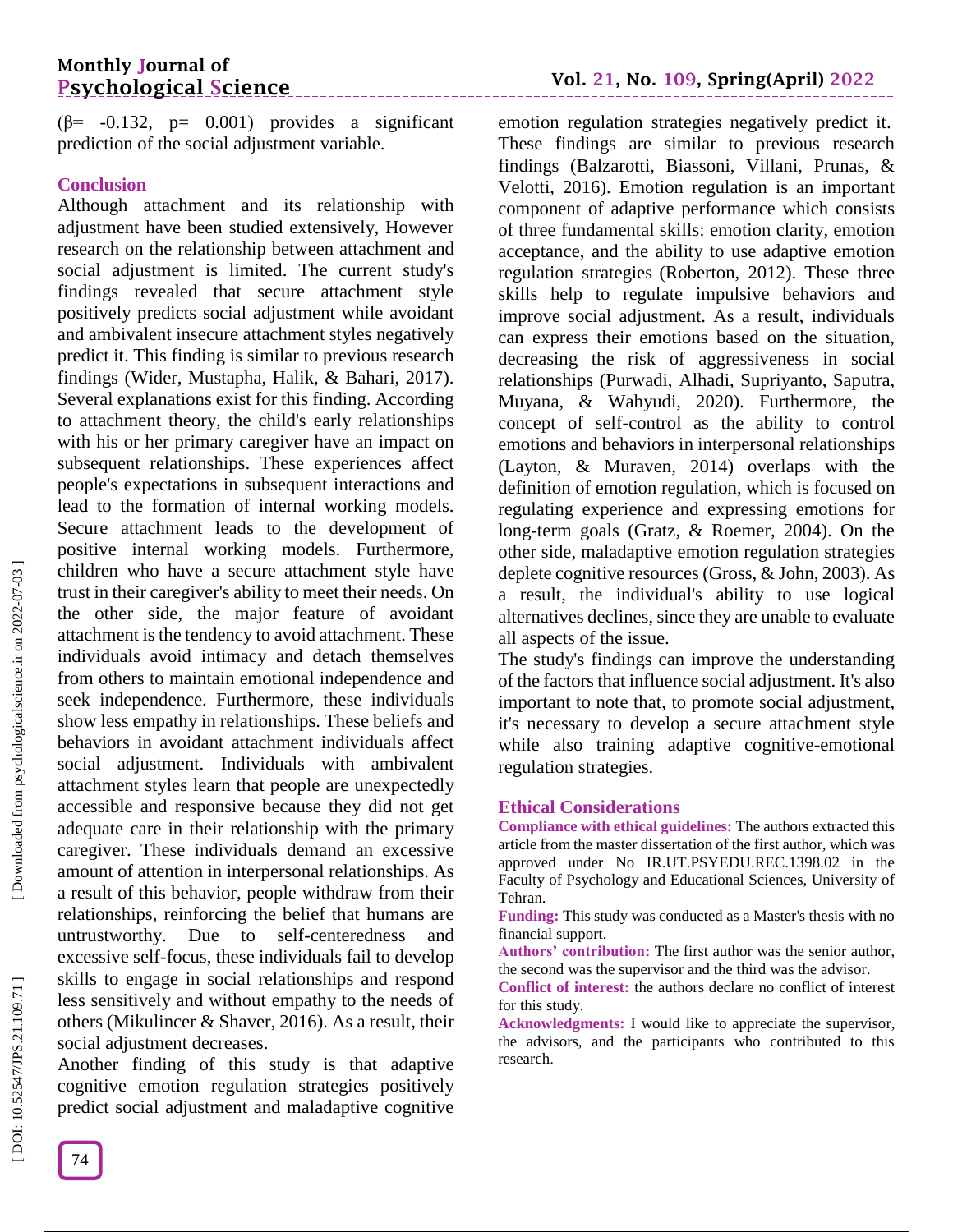**مقاله پژوهشی**

**راهبردهای نظمدهی شناختی هیجان پیشبینی سازگاری اجتماعی براساس سبکهای دلبستگی و**

## **نیلوفر فارسیجانی 2 ، محمدعلی بشارت\* 1 علی مقدمزاده ،**

. کارشناس ارشد روانشناسی بالینی، دانشکده روانشناسی و علومتربیتی، دانشگاه تهران، تهران، ایران. **<sup>3</sup>** .2 استاد، گروه روانشناسی، دانشگاه تهران، تهران، ایران. <sup>1</sup> ۴. استادیار، کروه روشها و برنامههای آموزشی و درسی، دانشکاه تهران، تهران، ایران.

| مشخصات مقاله            | چکیده                                                                                                                         |
|-------------------------|-------------------------------------------------------------------------------------------------------------------------------|
| كليدواژهها:             | زهینه: پژوهش،های پیشین به طور گسترده، عوامل مرتبط باسازگاری اجتماعی را شناسایی کردهاند، اما علیرغم اهمیت قابل توجه نقش        |
| سازگاري اجتماعي،        | روابط اولیه، سبک های دلبستگی و تأثیرات آن در روابط آتی، مطالعات اندکی به بررسی ارتباط بین سبک های دلبستگی و سازگاری اجتماعی   |
| دلبستگی،                | پرداختهاند. باتوجه به اهمیت تحولی دوران نوجوانی و تغییرات غیرقابل اغماض آن در روابط اجتماعی، در ک کافی از نقش نظم دهیشناختی   |
| نظم دهي شناختي هيجان    | هیجان در تبیین سازگاری اجتماعی وجود ندارد. همچنین می توان گفت فقدان راهبردهای سازش یافته نظم‹هیشناختی هیجان از عوامل          |
|                         | اساسی ناسازگاری در دوران نوجوانی است.                                                                                         |
|                         | هدف: پژوهش حاضر باهدف پیش بینی ساز گاری اجتماعی بر اساس سبک۱های دلبستگی و نظم۵هیشناختی هیجان انجام شد.                        |
|                         | <b>روش:</b> این پژوهش از نوع توصیفی همبستگی است. در این پژوهش ۳۳۷ دانشTموز دختر در مقطع دبیرستان به روش نمونه گیری دردسترس    |
|                         | انتخاب شدند. از شرکت کنندگان درخواست شد تا مقیاس سازگاری بل (بل، ۱۹۳۴)، مقیاس دلبستگی بزرگسالان (هازن و شیور، ۱۹۸۷) و         |
|                         | مقیاس نظم‹هیشناختی هیجان (گارنفسکی و کرایج، ۲۰۰۶) را تکمیل کنند. برای تحلیل دادههای پژوهش از ضریب همبستگی پیرسون و            |
|                         | تحلیل رگرسیون همزمان استفاده شد و کلیه مراحل با استفاده از نرم فزار SPSS نسخه ۲۱ انجام گرفت.                                  |
|                         | <b>یافتهها:</b> نتایج پژوهش نشان داد که با افزایش نمره فرد در راهبردهای سازش یافته نظم۵هیشناختی هیجان (۵۰/۰× p< ۰/۴ =r) و سبک |
|                         | دلبستگی ایمن (p< ۰/۰۵ ، p< ۰/۰۵) سازگاری اجتماعی افزایش میuباد. از سوی دیگر نتایج پژوهش نشان داد که با کاهش نمره فرد در       |
|                         | راهبردهای سازش نایافته نظم«هیشناختی هیجان (۰/۰۵× ۲۰/۹۴)، سبک دلبستگی دوسوگرا (۰/۰۵× ۲۰p/ ۳۱۰+-=r) و سبک دلبستگی               |
|                         | اجتنابی (۰/۰۵× ۳۰/۳۰ - r=) سازگاری اجتماعی افزایش می،یابد. نتایج پژوهش همچنین نشان داد که ترکیب متغیرهای پژوهش بهطور          |
| دريافت شده: ١٤٠١/١٤     | معنیداری با سازگاری اجتماعی رابطه دارند و ۵۴ درصد از واریانس آن را تبیین میکنند (۰/۰۵× ۰٫۵۴ ۰/۵۴).                            |
| پذیرفته شده: ۱۴۰۰/۰۵/۲۰ | <b>نتیجه گیری:</b> وجود حساسیت و پاسخگویی در مراقبت و هیجانها نقشی اساسی در سازگاری اجتماعی دارند. استفاده از مداخلات مبتنی   |
| منتشر شده: ۱۴۰۱/۰۱/۰۱   | برترمیم سبک های دلبستگی و آموزش راهبردهای سازش یافته نظم دهی شناختی هیجان در ارتقاء سازگاری اجتماعی مؤثر است.                 |
|                         |                                                                                                                               |

besharat@ut.ac.ir :رایانامه

تلفن: 42121115099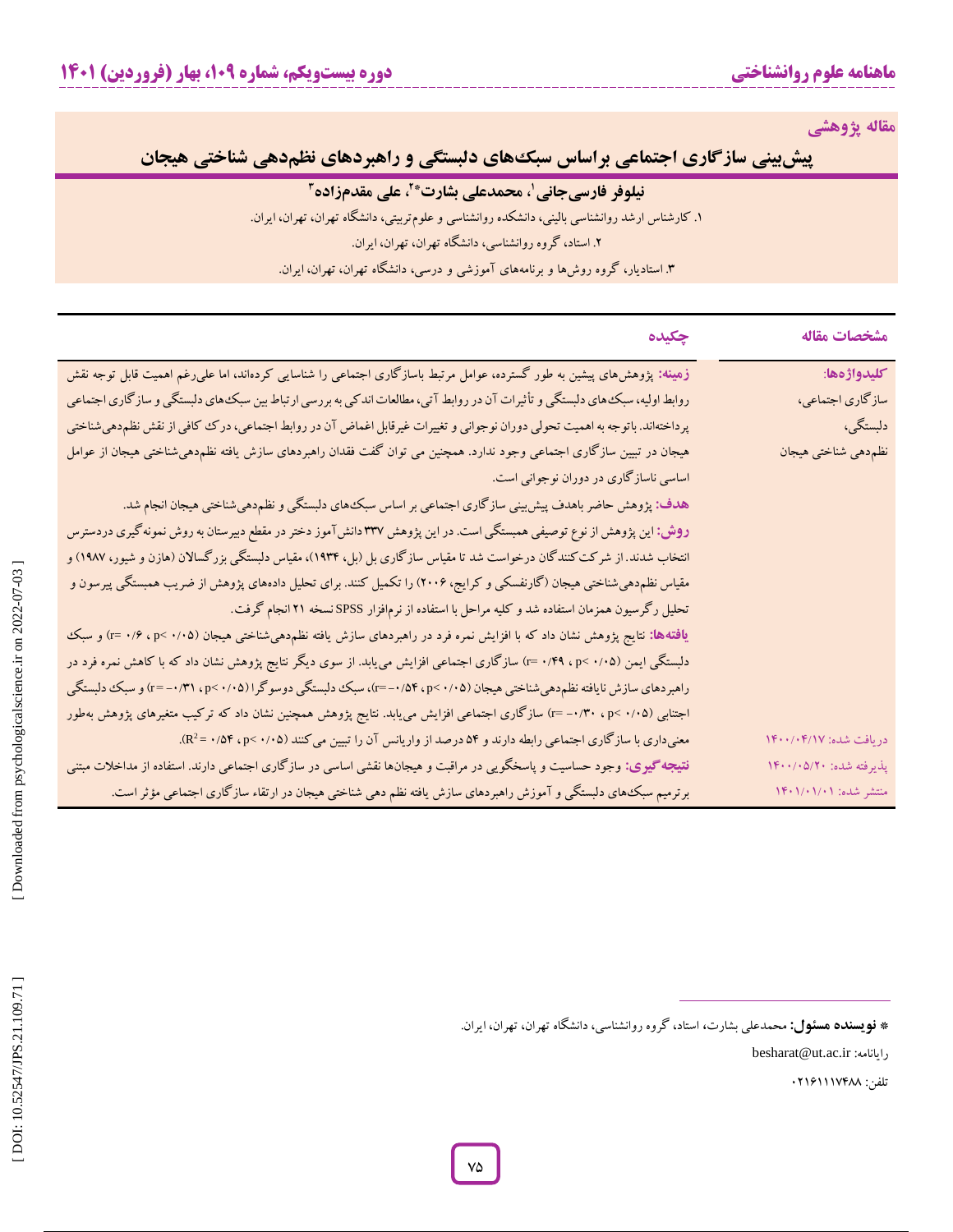## **مقدمه**

ラン

۹۰ (، بهار (فروردین)

، شماره 21

ماهنامه علوم روانشناختی، دوره

نوجوانی دورهای بین کودکی و بزرگسالی است )جارگزار، برناراس، بولی، گارایگردوبیل، 2417( و شامل سنین 14 تا 13 سالگی میشود )چارلز، 2424(. روانشناسان این دوره را بهعنوان مرحلهای حساس در زمینه رشد شناختی و بلوغاجتماعی در نظر میگیرند. همچنین این دوره مرحلهای حساس در فرآیند تحول انسان است )پاتک، تیواری و پاتل، 2417( که بهعنوان دوره فشار و استرس )واگال، 2417( شناخته میشود. تغییرات هیجانی )ماسترودوس، 2413( در این دوره امکان آسیبپذیری نوجوانان را افزایش میدهند )جارگیزار و همکاران، 2419(، چرا که این تغییرات موقعیتهایی را پیشروی نوجوانان قرار میدهد که میتواند منجر به افزایش ادراک استرس، تجارب منفی و بی ثباتی هیجانی شود (مک $\mathcal Y$ کین، هتزبوهلر، دا کلاس و نولن، ۲۰۱۱). این امر نیز می تواند ساز کاری نوجوانان در تعامالت بینفردی را تحتشعاع قرار دهد. عالوهبراین قوانین اجتماعی و هنجارهای رفتاری تحمیلشده از سوی جامعه، نوجوانان را در مقابل چالشی دشوار برای ساز کار شدن با این قواعد قرار میدهد (جویک، 2411(. نکته شایان توجه در این زمینه این است که بررسی عوامل مرتبط با سازگاری دختران نوجوان از جایگاه ویژهای برخوردار است. دختران نقش مهمی در سالمت جامعه امروز و آینده کشور دارند و سرمایهگذاری بر روی این گروه و ارتقاء سطح سالمت آنها نیز یکی از مهمترین راهکارها جهت تحقق اهداف سازمانهای بهداشتی محسوب میشود )رافرتی، 2410(. بنابراین توجه مضاعف به سازگاری و عملکرد اجتماعی این گروه آسیبپذیر قابل توجیه است.

سازگاری 1 ، بهعنوان مسئله اصلی این دوره زیربنای عملکرد خوب، تسهیل کننده نقش های اجتماعی و رضایت بیشتر از زندگی است. همچنین سازگاری بهعنوان توانایی فرد برای برآورده نمودن استانداردهای اجتماعی تانیکاول و پیریا، 2412( تعریفشده است. باتوجه به برجستگی ( ناسازگاری در سنین نوجوانی )کوور و سونی، 2419( و به دلیل آنکه مشکالت سازگاری در نوجوانان میتواند علت بسیاری از اختالالت در بزرگسالی باشد مطالعات بسیاری به بررسی عوامل مرتبط با مشکالت سازگاری پرداختهاند )جرارد و بوث، 2417(. یکی از ابعاد مهم سازگاری،

 $\overline{\phantom{a}}$ 

<sup>1</sup>. adjustment

سازگاری|جتماعی' است. سازگاری|جتماعی بیانگر توانایی افراد برای تشکیل و حفظ روابط بینفردی مثبت و سازنده است )داچنس و راتل، ۲۰۲۰؛ سویانتو، ۲۰۱۸). در حقیقت ساز کاریاجتماعی فرآیندی است که امکان درک و پیش بینی رفتار دیگران و همدلی را به فرد میدهد (دوالی و رهاماوتی، ۲۰۱۶). با توجه به وجود فراوان رفتارهای ناسازگارانه در نوجوانان، میتوان اذعان نمود که مسئله رشد سازگاریاجتماعی تا حدودی نادیده گرفته شده است. ازآنجاکه نوجوانان قشر قابلتوجهی از جمعیت کشور را تشکیل میدهند، لذا شناسایی عوامل پیشبینیکننده سازگاری آنها در ارتباطاتاجتماعی ازجمله الزامات در جهت ارتقاء سالمتروان افراد جامعه است. مطابق با پژوهشهای پیشین عوامل مختلفی مانند حمایت اجتماعی )زکی، 2411(، همدلی )صفآرا، 2424(، هوشهیجانی )ساسی، 2419( بر سازگاری اجتماعی مؤثر است.

یکی از عوامل بینفردی که در بروز سازگاریاجتماعی نقش دارد نحوه پاسخدهی والد به نیازهای کودک در دوران کودکی است. این ارتباط اولیه مبنا و اساس شکلگیری دلبستگی است. دلبستگی پیوندی عاطفی است که در آن فرد به دنبال مجاورت با شیء دلبستگی <sup>۳</sup>بوده (اکه، ۲۰۱۲) و از آن بهعنوان پناهگاهی امن برای اکتشاف دنیای پیرامون و ملجأیی برای تسکین پریشانیهای خود استفاده میکند. سبکهای دلبستگی بیانگر الگویی نسبتاً پایدار از افکار، احساسات و رفتارها هستند که در روابط افراد بروز پیدا<br>میکنند (فارلی، ۲۰۱۸). روابط کودک با مراقبان (مادر یا جانشین مادر) در که سالهای اولیه زندگی به تشکیل الگوهای روانی خاصی منجر میشود مبنای روابط بینفردی در بزرگسالی هستند )ییپ، 2419(. الگوی کارکرد درونی بیانگر بازنمایی ذهنی در رابطهبا ارزش خود، قابلیت دسترسپذیری، پاسخگویی و قابل اعتماد بودن مراقب است (فارلی، ۲۰۱۸). نظریه دلبستگی یکی از چارچوبهای نظری برجسته برای درک عملکرد و تعامالت بینفردی )شی، 2424؛ فارلی، 2419(، حلتعارضات و حفظ سازگاری (شاهین – کیرالپ و سرین، ۲۰۱۵) است. مطابق با نظریه بالبی (۱۹۸۲) احساس امنیت در دلبستگی بر رفتارهای اجتماعی )شی، 2424( و جامعه پسند )میکولیسر و شاور، 2415( تأثیر دارد. کیفیت و نوع دلبستگی در کودکی، نوع دلبستگی در روابط آتی (شاهین – کیرالپ و سرین، ۲۰۱۵؛

Downloaded from psychologicalscience.ir on 2022-07-03

<sup>3</sup>. attachment object

<sup>&</sup>lt;sup>2</sup>. social adjustment

 [<sup>\[</sup> DOI: 10.52547/JPS.21.109.71 \]](http://dx.doi.org/10.52547/JPS.21.109.71) [\[ Downloaded from psychologicalscience.i](https://psychologicalscience.ir/article-1-1325-fa.html)r on 2022-07-03 ] DOI: 10.52547/JPS.21.109.71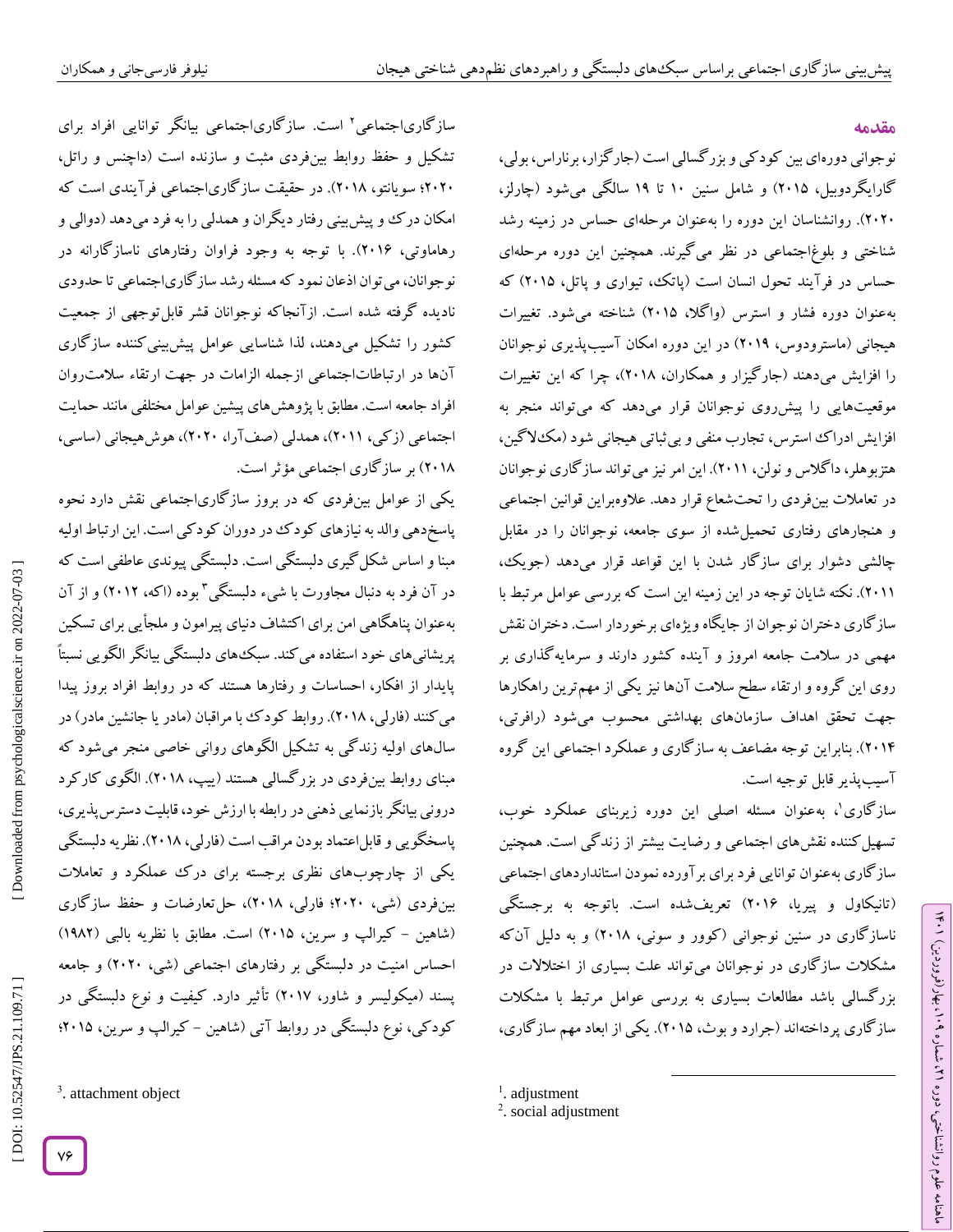تجریشی و نورباال، 1332( تأثیر میگذارد. نظمدهی شناختیهیجان شکل خاصی از خودنظمدهی است کهبهوسیلهآن میتوان بر شیوه بروزهیجانها تأثیر گذاشت (سزیگل، بوزنی و بازینسکا، ۲۰۱۲). سازگاری روانشناختی<br>نیز تا حد زیادی به نظم<هی هیجان بستگی دارد (صائمی، بشارت و اصغرنژادفردی، 1339(. عدمپردازش شناختی صحیح اطالعات هیجانی، منجر به برانگیختگیهیجانی و رفتارهای ناساز کارانه میشود. افرادی که قادر به نظم۵هی هیجان هستند میتوانند بر چگونگی تجربه هیجانها، مدت<br>و نحوه ابراز آنها تأثیر گذاشته (سوبول، وزنی و زوباک، ۲۰۲۱) و رفتارشان را مطابق با بافت و اهداف اجتماعی (هوبرلک، کاستر، دمییر، لویزووندرهاسلت، 2417( نظمدهی نمایند. این افراد در سازگاری با چالش،ای زندگی ساز کاری بیشتری نشان داده و سلامت جسمی (کراس، ۲۰۱۴) و کفایتاجتماعی (میو، هیو و ونگ، ۲۰۱۷) بیشتری نشان میدهند و در مهار هیجانهای ناخوشایند و استفاده مثبت از هیجانها مهارت بیشتری دارند (اربتزودیس، رم، ندلکوویج و موادینگ، ۲۰۱۷). نظم دهی هیجان نقش مهمی در روابط اجتماعی ایفا می کند (چرونسکی، ۲۰۱۹)، چرا که منجر به نظمدهی روابط افراد شده و بهعنوان مبنایی برای اجتماعی شدن در نظر گرفته میشود. افراد در روند اجتماعی شدن از استراتژیهای مختلف<br>نظم«هی شناختیهیجان برای حل مشکلات و سازگاری بهتر با محیط استفاده می کنند (ژانگ، ۲۰۱۹). نظم دهی هیجان شامل راهبردهای نظم دهی شناختی هیجان است. این راهبردها در دوران نوجوانی بهطور گستردهای تحول مییابند (سوبول و همکاران، ۲۰۲۱). طبقهبندیهای متعددی از راهبردهای نظمدهی شناختیهیجان ارائه شده است. یکی از مدلهای نظم،دهی شناختی هیجان بهوسیله کارنفسکی و همکاران (۲۰۰۱) معرفی شده است که راهبردهای نظمدهی شناختی هیجان را به دو دسته سازش یافته (اتخاذ رویکرد، توجه مجدد مثبت، ارزیابی مجدد مثبت و برنامهریزی) و سازش نایافته (خودسرزنشی، دیگر سرزنشی، نشخوار فکری و فاجعه انگاری) تقسیم میکند. استفاده از راهبردهای سازش یافته نظمدهی شناختیهیجان، تجربه هیجان را بهگونهای تسهیل می کند که منجر به مطلوبیت اجتماعی شود. بهاینترتیب افراد میتوانند اعمال پذیرش و تکانشی را کنترل کرده و رفتارهای خود را برای رسیدن به اهداف فردی و اقتضائات موقعیتی تعدیل نمایند (بشیرپور، ۲۰۱۹). علاوه براین استفاده از راهبردهای سازش یافته نظمدهی شناختیهیجان با بهبود کیفیت تعامالت کدس، ۲۰۱۸) فرد را تحت تأثیر قرار میدهد. آینسورث، بلهر، واترز و وال (۱۹۸۷) سه سبک اصلی دلبستگی ایمن، دوسوگرا و اجتنابی را معرقی کردهاند )کسیدی، 2412(. مطالعات مختلف ارتباط میان سبکهای دلبستگی و ابعاد مختلف ساز کاری را نشان دادهاند (دی کاسترو و پریرا، ۲۰۱۹). پژوهش ها نشان میدهند که وقتی مراقبین نسبت به نیازهای کودک حساس بوده و توجه و مراقبت کافی را از او به عمل میآورند از یکسو دلبستگی ایمن در کودک شکلگرفته و از سوی دیگر کودک با پرورش مهارتها )کارن، متر، جانها، براون و کابان، 2413( قادر به ایجاد پیوندهای قابلاعتماد در روابط بوده و بهاینترتیب سازگاری در تعامالتاجتماعی افزایش مییابد )کواینلن و همکاران، 2419(. مراقبتهای ناکافی منجر به شکلگیری سبکهای دلبستگی ناایمن دوسوگرا و اجتنابی در کودک میشود )کسیدی، 2412(. کودکان با سبک دلبستگی دوسوگرا نسبت به دسترسپذیری مراقبان خود تردید دارند )فارلی، 2419(، در صورت جدایی از مراقبان احساس ناخشنودی کرده (فینی، ۲۰۱۵) و آشفتگی بیشتری نشان میدهند )گودمن، بارتلت و استرو، 2413(. سبک دلبستگی اجتنابی نیز منجر به کنارهگیری از تعامالت اجتماعی )کمپل، 2415( میشود. سبک۵های دلبستگی معمولاً با گدشت زمان پایدار میمانند زیرا انتظارات بین فردی از طریق پیشگوییهای خودکام بخش مجدداً تأیید میشوند (کنارث، ۲۰۱۴). علیرغم اهمیت بالای نقش روابط اولیه، سبکهای دلبستگی و تأثیرات آن در روابط و سازگاریاجتماعی، مطالعات اندکی اختصاصاً به بررسی ارتباط بین سبکهای دلبستگی و سازگاری اجتماعی پرداختهاند )نیون، 2415(. براین اساس یکی از اهداف پژوهش حاضر بررسی رابطه سبکهای دلبستگی با سازگاریاجتماعی بود. پیشبینی میشود که بین سبک دلبستگی ایمن و سازگاری اجتماعی رابطهای مثبت وجود داشته باشد.

عامل دیگری که فرض میشود در پیشبینی سازگاری اجتماعی نقش مؤثری را ایفا می کند، نظم دهی شناختی هیجان است. هیجانها برای سلامت روان و بهبود عملکرد اجتماعی ضروری هستند )گراس، 2410(. نظمدهی هیجان بر نحوه تجربه هیجانهای ناخوشایند نیز تأثیر دارد )گارنفسکی و کرایج، ۲۰۱۸). نظم۵هی۵یجان ساختاری چندبعدی است که بر تعدیل تجربه هیجان (سولان، ۲۰۱۷) و حل نمودن مسائل و مشکلات بینشخصی (کان، بلیز، کپیتانی، اربن و دیمیترویچ،' ۲۰۱۰؛ به نقل از بشارت، زاهدی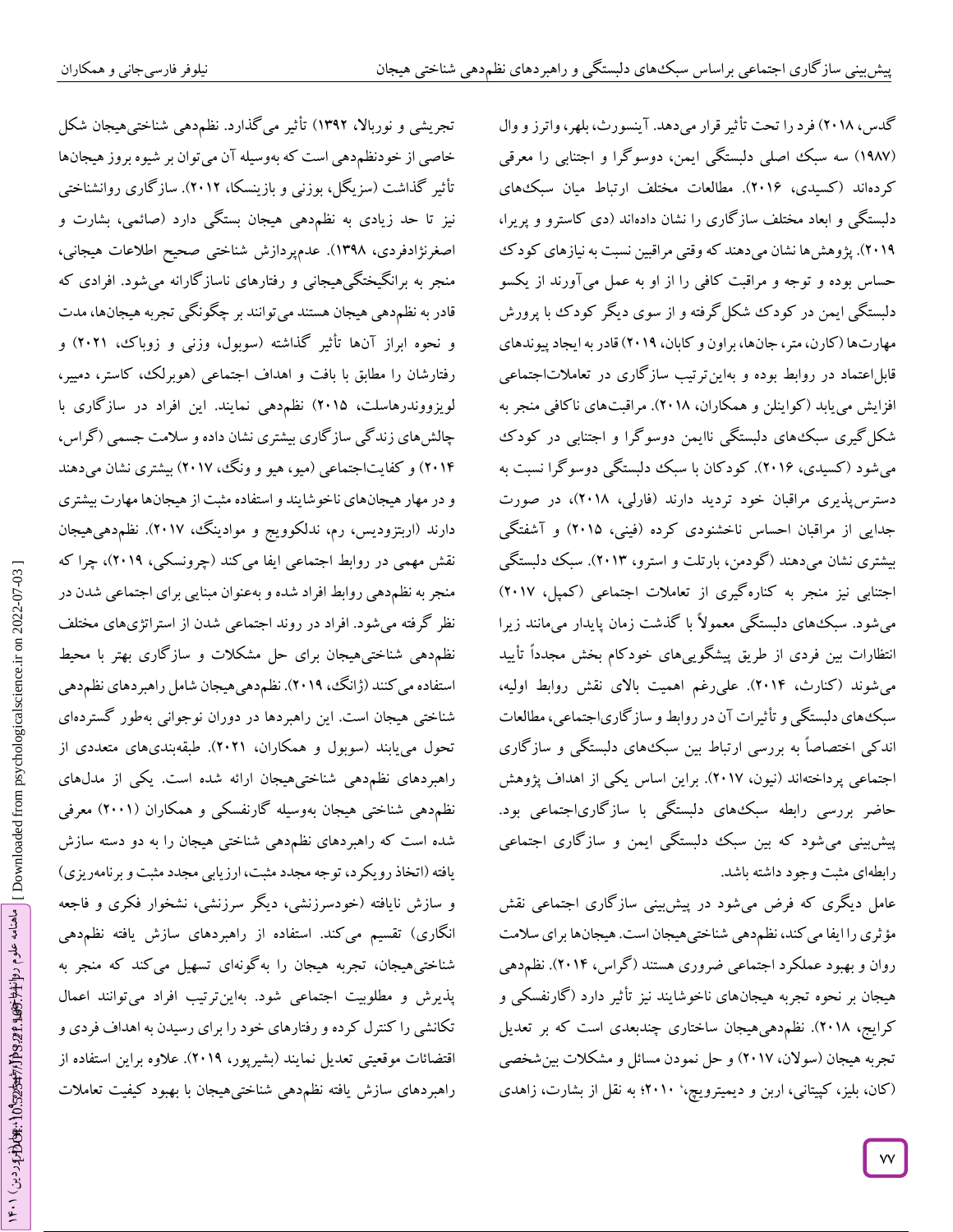اجتماعی (ژانگ، ۲۰۱۹)، بهزیستی هیجانی (نیکخواه و یوسفی، ۱۴۰۰) و ساز کاری زناشویی (کریمی و اسماعیلی، ۱۳۹۹) رابطه دارد. در نقطه مقابل استفاده از راهبردهای سازش نایافته نظمدهیشناختی هیجان با اختالالت روانشناختی (مشهدی، حسنی و میردوقی، ۲۰۱۱) و مشکلات بین فردی (کروفالو ویلوتی زاواتینی و کاسان، ۲۰۱۷) مرتبط است. مطالعات اندکی، اختصاصاً، به بررسی ارتباط بین راهبردهای نظم،دهی شناختیهیجان و<br>سازگاریاجتماعی پرداختهاند (نادر – گروسبویس و مازون، ۲۰۱۴؛ بالزاروتی و همکاران ۲۰۱۶؛ جزایری و همکاران، ۲۰۱۵). علیرغم اهمیت بسزایی که مشکلات سازگاری اجتماعی بر سلامت(وان نوجوانان دارند، خلاهایی در حوزه شناسایی عوامل مرتبط در جهت پیشگیری و بهبود این مشکالت وجود دارد. شناسایی عوامل تأثیرگذار بر مشکالت سازگاری اجتماعی میتواند در انجام برنامهریزیهای لازم برای پیشکیری و بهبود این کونه مشکلات مؤثر بوده و رضایت از روابط اجتماعی و سلامت روان ر افراد جامعه را افزایش دهد. با عنایت به موارد ذکرشده مطالعه حاضر د پی آن است تا روشن کند که آیا میتوان سازگاری اجتماعی را براساس سبکهای دلبستکی و نظم۵هی شناختیهیجان پیش بینی کرد یا خیر؟

# **روش**

الف) ط**رح پژوهش و شر کت کنند گان:** پژوهش حاضر از نوع توصیفی همبستگی است. جامعه آماری این پژوهش شامل دانشآموزان دختر مشغول به تحصیل در مقطع دبیرستان در مدارس دولتی شهر تهران بود. در این پژوهش، ۳۳۷ دانش آموز دختر به روش نمونهگیری در دسترس انتخاب شدند. در پژوهش حاضر برای تعیین حجم نمونه از نرمافزار power G ۰ و توان ۰/۹۵ اندازه اثر کوچک 2استفاده شد که با فرض آلفای ۰/۰۵ و توان ۰/۹۵ اندازه اثر کوچک<br>۰/۰۴ =F<sup>2</sup> (ماستومتو، یو و ناکاگاوا، ۲۰۰۸) و وجود پنج متغیر پیش<sub>ن</sub>ین هی )سبکهای دلبستگی ایمن، اجتنابی و دوسوگرا، راهبردهای نظمد شناختیهیجان سازش یافته و سازش نایافته) حجم نمونه ۳۲۷ نفر برآورد شد که با توجه به درنظر گرفتن ریزش احتمالی آزمودنیها حجم نهایی نمونه 335 نفر اندازهگیری شد. شرایط شرکت در پژوهش عبارت بود از: الف) رضایت داوطلب برای شرکت در پژوهش; ب) اشتغال به تحصیل در مقطع دبیرستان در یکی از دبیرستانهای دولتی شهر تهران و ج) داشتن

 $\overline{\phantom{a}}$ 

جنسیت مؤنث. شرایط خروج از پژوهش نیز عبارت بودند از: الف) تحصیل در مدارس غیردولتی در شهر تهران، ب) داشتن جنسیت مذکر. پس از ارائه توضیحات لازم در مورد اهداف پژوهش و جلب مشارکت و همکاری دانشآموزان پرسشنامههای سازگاری بل )BAI)، مقیاس دلبستگی CERQ )برای آنها بزرگسال )AAI )و پرسشنامه نظمدهی شناختیهیجان **)** اجرا شد. در نمونه پژوهش حاضر، ازنظر سنی ۱۹ نفر (۵/۸ درصد) دارای ۱۵ سال، ۱۱۰ نفر (۳۳/۳ درصد) دارای ۱۶ سال، ۱۳۲ نفر ( ۴۰ درصد) دارای ۱۷ سال، ۶۴ نفر (۱۹/۴ درصد) دارای ۱۸ و ۵ نفر (۱/۵ درصد) دارای ۱۹ سال بودند. میانگین و انحراف استاندارد سنی شرکتکنندگان به ترتیب برابر با ۱۶/۷۷ و ۸۸/۰ بود.

# **ب( ابزار**

مقیاس سازگاری بل BAI: مقیاس سازگاری بل 1 دارای 124 سؤال سه گزینهای (بله، خیر و نمیدانم) است که در آن فقط به پاسخهای بله (امتیاز یک) و خیر (امتیاز صفر) داده میشود. مقیاس سازگاری دو نوع است که یکی به دانشآموزان و دانشجویان و دیگری به بزرگساالن مربوط بوده و حیطههای مختلف سازگاری را در زمینههای اجتماعی، عاطفی، تحصیلی، جسمانی و خانواده میسنجد. هریک از این خرده مقیاسها از 32 سؤال تشکیل شده است که نمرات آن بهصورت معکوس نمرهگذاری میشود. دالور، این مقیاس را در ایران هنجاریابی کرده است )امانی، اعتمادی، فتحی زاده و بهرامی، 2412(. پایایی آن در یک مطالعه داخلی در حیطههای ساز کاری هیجانی ۰/۹۱، اجتماعی ۰/۸۸، تحصیلی ۰/۸۵، جسمانی ۰/۸۸، خانوادگی ۰/۹۱ و کلی ۰/۹۴ کزارششده است (مخبری، درتاج و دهکردی، 2414(. در پژوهشی دیگر، پایایی آن برحسب آلفای کرونباخ 95 درصد محاسبه شد )بیکمحمدی، ترخان و اکبری، 2412(. در این پژوهش از خرده مقیاس اجتماعی استفاده شده است. مقیاس دلبستگی بزرگسال AAI: مقیاس دلبستگی بزرگسال 2 ، که با استفاده

از مواد آزمون دلبستگی هازن و شیور )1395( ساخته شده است. این آزمون، یک آزمون ۱۵ سؤالی است و سه سبک دلبستگی ایمن، اجتنابی و دوسو کرا را در مقیاس ۵ درجهای لیکرت (خیلی کم= ۱، کم= ۲، متوسط= ۴، زیاد= ۴، خیلی زیاد= ۵) میسنجد. حداقل و حداکثر نمره آزمودنی در

YA

<sup>&</sup>lt;sup>1</sup>. Bell Adjustment Inventory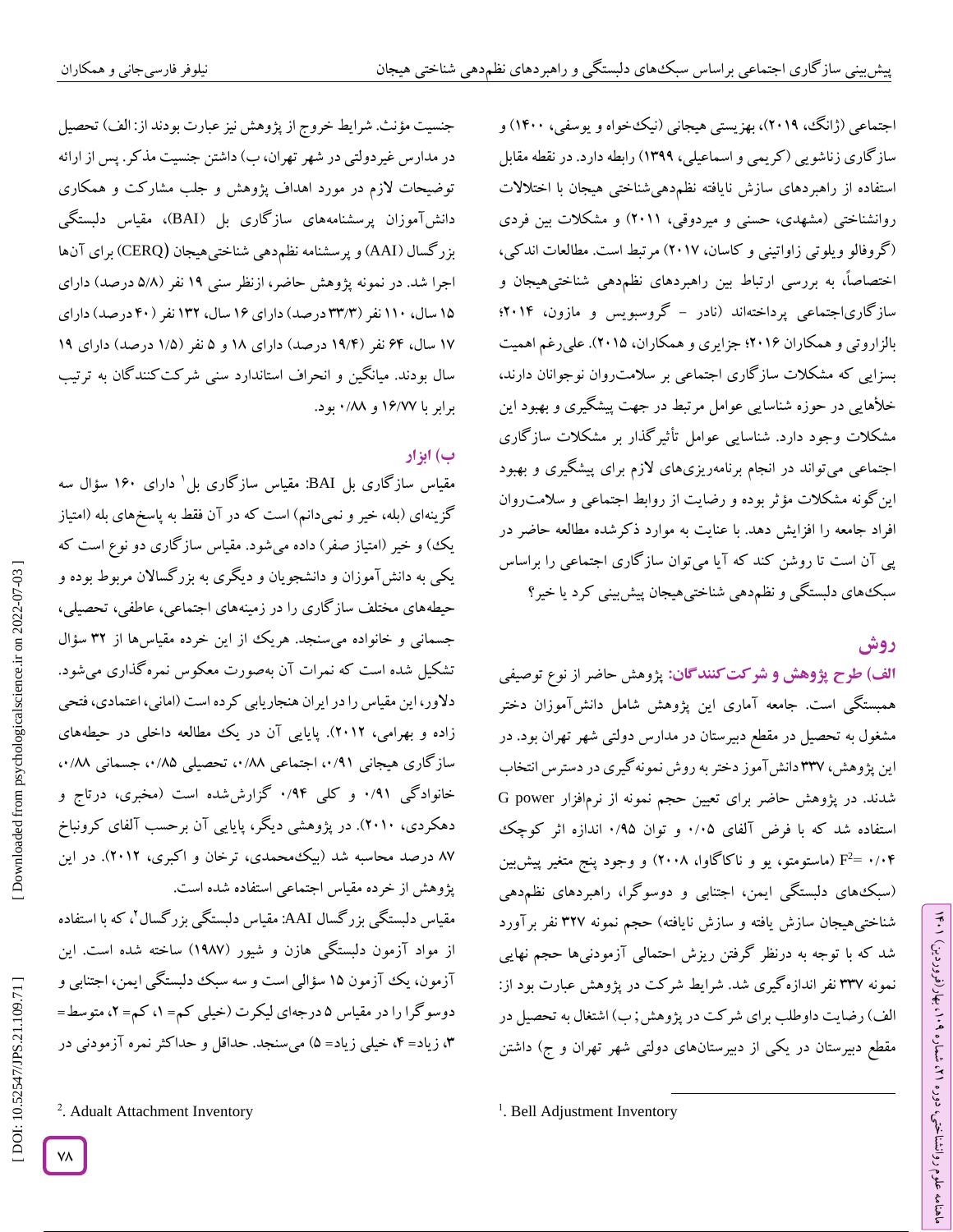زیرمقیاس های آزمون به ترتیب ۵و ۲۵ خواهد بود. ضرایب آلفای کرونباخ پرسشهای زیر مقیاسهای ایمن، اجتنابی و دوسوگرا در مورد یک نمونه

پرسشنامه نظم دهی شناختی هیجان را تأیید می کنند. برای تعیین روایی همگرا و واگرا همبستگی مؤلفههای این پرسشنامه با پرسشنامه افسردگی بک محاسبه شد که نتایج نشان داد بین مؤلفههای خودسرزنشگری نشخوار، دار فاجعهسازی و سرزنش دیگری با افسردگی همبستگی مثبت و معنی وجود دارد که مقادیر آن به ترتیب برابر با ۰/۲۲ (۰/۲۰ %۲۵/۰ و ۳۸ است.

## **یافتهها**

جدول ۱ شاخصهای توصیفی میانگین، انحراف استاندارد، کجی و کشیدگی متغیرهای پژوهش را نشان میدهد. پیش از تحلیل دادهها مفروضههای نرمال بودن، خطی بودن رابطه، یکسانی پراکندگی حول خط ر گرسیون، استقلال خطاها و عدم هم خطی بررسی شد که نتایج آن در ادامه بیان میشود. شاخصهای کجی و کشیدگی برای بررسی مفروضه نرمال بودن توزیع مورد بررسی قرار کرفت. مقادیر بهدست امده برای چولگی و کشیدگی متغیرها حاکی از تحقق پیشفرض نرمال بودن برای تمام متغیرها بهجز سبک دلبستگی دوسو کرا است، لذا بهمنظور اصلاح نمرات کشید کی متغیر سبک دلبستگی دوسوگرا از تبدیل لگاریتمی استفاده شد که پس از<br>تبدیل، میزان کجی و کشیدگی این متغیر به ترتیب برابر با ۰/۱۴۷ و ۱/۵۳۱ به دست آمد که حاکی از برقراری مفروضه نرمال بودن بود. برای تعیین مفروضه خطی بودن و یکسانی پراکندگی حول خط رگرسیون از نمودار پرا کنش استفاده شد که این نمودارها حاکی از برقراری این مفروضهها بود. برای تعیین استقلال خطاها از شاخص دوربین – واتسون استفاده شد که چون مقدار آن بین ۱/۵ تا ۲/۵ بود نسبت به برقراری این مفروضه نیز اطمینان حاصل شد. برای بررسی مفروضه عدم همخطی از آمارههای عامل تورم واریانس و شاخص تحمل استفاده شد که با توجه به اینکه هیچیک از مقادیر مربوط به شاخص تحمل کمتر از ۰/۰۱ و هیچ یک از مقادیر مربوط به عامل تورم واریانس (VIF) بیشتر از ۱۰ نیست، بر این اساس میتوان نسبت به مفروضه عدمهم خطی نیز اطمینان حاصل کرد. با توجه به جدول<br>۲ میتوان مشاهده کرد که بین راهبردهای سازش یافته نظم دهی (۱۴۸۰ =n; ۶۲۰زن، ۶۲۰ مرد) برای کل آزمودنیها به ترتیب ۰/۸۹، ۰/۸۹ ۰/۸۸ برای زنان ۰/۹۱، ۰/۹۰، ۰/۸۷ و برای مردان ۰/۹۰، ۰/۸۹ و ۰/۸۷ محاسبه شد که نشانه همسانی درونی 1 خوب مقیاس دلبستگی بزرگسال است. روایی محتوایی<sup>۲</sup> مقیاس دلبستگی بزرگسال با سنجش ضرایب همبستگی بین نمرههای پانزده نفر از متخصصان روانشناسی مورد برسی قرار گرفت. ضرایب توافق کندال برای سبکهای دلبستگی ایمن، اجتنابی و دوسوگرا به ترتیب ۰/۶۱،۰/۶۱ و ۰/۵۷ محاسبه شد.. بین نمره آزمودنیها در سبکهای نتایج تحلیل عوامل نیز با تعیین سه عامل سبک دلبستگی ایمن، سبک دلبستگی اجتنابی و سبک دلبستگی دوسوگرا، روایی سازه 3 مقیاس دلبستگی بزر کسال را مورد تایید قرار داد (بشارت، ۱۳۹۲، ۲۰۱۱). شناختی پرسشنامه نظمدهیشناختی هیجان CERQ: پرسشنامه نظمدهی هیجان ٔ یک ابزار ۱۸ گویهای است و راهبردهای نظم۵هیشناختیهیجانها را در پاسخ به حوادث تهدیدکننده و استرسزای زندگی در اندازههای پنجدرجهای از ۱ (هر کز) تا ۵ (همیشه) برحسب نه زیرمقیاس به این شرح میسنجد: خودسرزنشگری<sup>۵</sup>؛ دیگرسرزنشگری<sup>۶</sup>؛ تمرکز بر فکر / نشخوارگری<sup>۷</sup>؛ فاجعهنمایی<sup>۸</sup>؛ کم۱همیت شماری°؛ تمرکز مجدد مثبت '<sup>۱</sup>؛ ارزیابی مجدد مثبت<sup>۱۱</sup>؛ پذیرش<sup>۲</sup>'؛ تمرکزمجدد بر برنامهریزی <sup>۱۳</sup> )گارنفسکی و کرایج، 2442(. حداقل و حداکثر نمره در هر زیرمقیاس به ترتیب ۲ و ۱۰ خواهد بود و نمره بالاتر نشاندهنده استفاده بیشتر فرد از آن راهبرد شناختی است. ویژ کیهای روان $\;$ سنجی پرسشنامه نظم<code>دهی</code> شناختی هیجان در پژوهشهای خارجی مورد تأیید قرارگرفته است )گارنفسکی و کرایج، 2442؛ گارنفسکی و همکاران، 2441(. در بررسی مقدماتی ویژگیهای روانسنجی این پرسشنامه در نمونهای از جمعیت عمومی 329 =n، 135 زن، 151 مرد(، ضرایب آلفای کرونباخ برای زیرمفیاس تا از ۰/۶۷ تا ۰/۸۹ محاسبه شد (بشارت، ۱۳۹۵). این ضرایب همسانی درونی<sup>۱۴</sup>

- <sup>1</sup>. internal consistency
- <sup>2</sup>. content validity
- <sup>3</sup>. construct validity
- 4 . Cognitive Emotion Regulation Questionnaire

 $\overline{\phantom{a}}$ 

- 5 . self-blame
- 6 . other blame
- 7 . focus on thought/rumination
- [\[ DOI: 10.52547/JPS.21.109.71 \]](http://dx.doi.org/10.52547/JPS.21.109.71) [\[ Downloaded from psychologicalscience.i](https://psychologicalscience.ir/article-1-1325-fa.html)r on 2022-07-03 ] h۴۰۱ (بیون دور 1022-07-18) استانه علوم اس استانه علوم دوانغ باز استانه علوم استانه استانه استانه استان استان ا ماهنامه علوم روان<del>آ 14 ، 10</del>99 ، 129 ماهنامهار و 10 ، بهار(10 دین) ۱۴۰۱
	- . catastrophizing 9 . putting into perspective <sup>10</sup>. positive refocusing
		- <sup>11</sup>. positive reappraisal
		- <sup>12</sup>. acceptance
		- <sup>13</sup>. refocus on Planning
		- <sup>14</sup>. internal consistency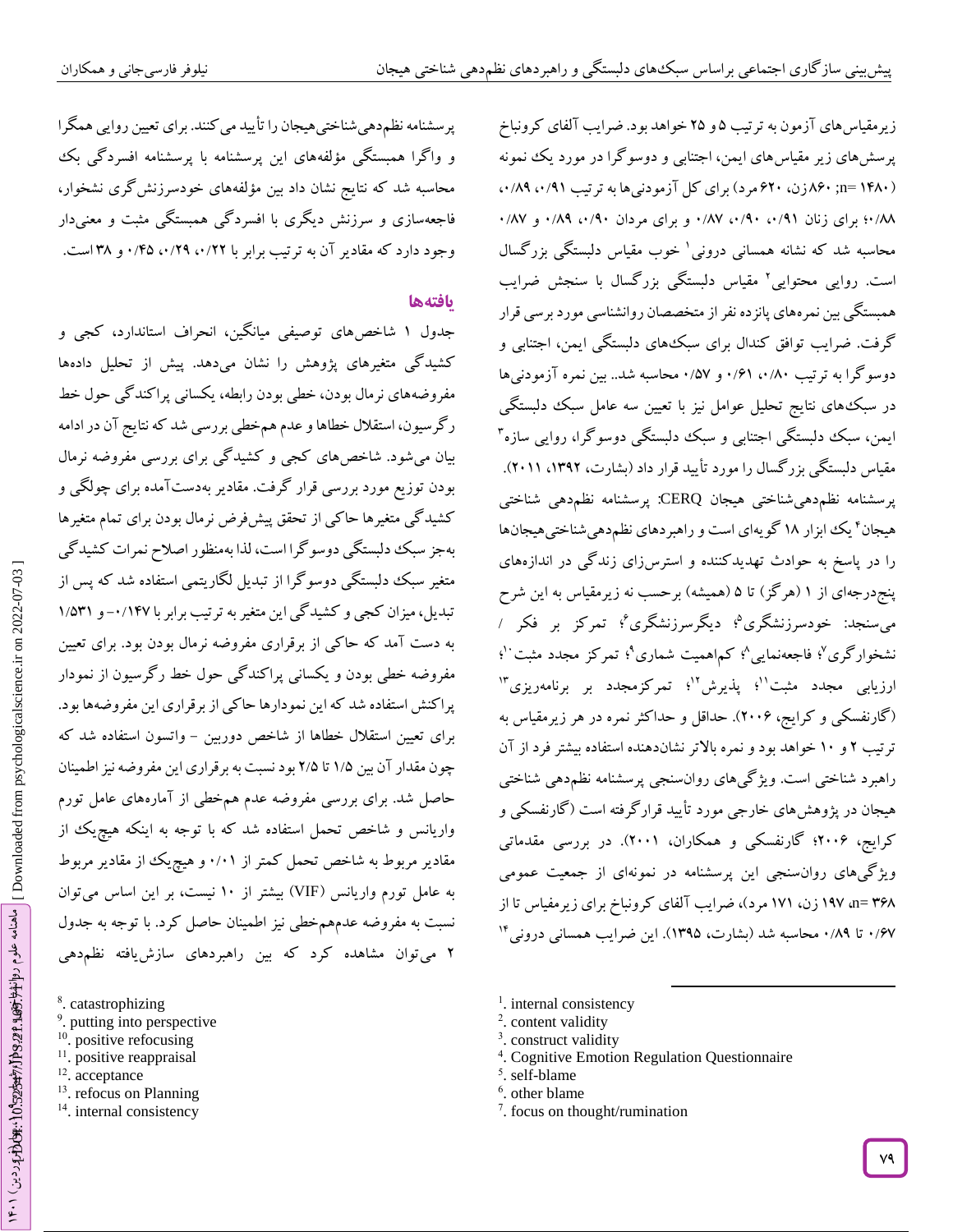همبستگی راهبردهای نظمدهی شناختی هیجان (سازش یافته و سازش نایافته) و سبک های دلبستگی (ایمن، اجتنابی و دوسوگرا) با سازگاری اجتماعی، برای تعیین نقش پیشبین آنها در سازگاریاجتماعی از رگرسیون چندگانه به روش همزمان استفاده شد که نتایج آن در جدول ۳ ارائه شده است. نتایج جدول ۳ حاکی از آن است که تر کیب متغیرهای پژوهش بهطور معنیداری 2با ساز کاری اجتماعی رابطه دارند و ۵۲ درصد از واریانس آن را تبیین<br>میکنند (p< ۰/۰۵ p> ۰/۵۴ -R<sup>2</sup>). با توجه به جدول ۳ مشاهده میشود متغیر راهبردهای سازش یافته نظم۵هیشناختیهیجان (β= ۰/۳۵۶ وβ=) پیش بینی معنیداری از متغیر سازگاری اجتماعی ارائه میدهد. همان $\det$ که در جدول ۳ مشاهده میشود متغیر راهبردهایسازشiیافته نظم۵هی شناختیهیجان (۰/۰۰۱ p= ۰/۲۱۵ φ=) پیشبینی معنیداری از متغیر ساز کاریاجتماعی ارائه میدهد. همانطور که در جدول ۳ مشاهده میشود متغیر سبک دلبستگی ایمن (۰۰۱۱× p=۰/۲۶۵ (۱۲۶۵) پیش بینی معنیداری از متغیر ساز کاریاجتماعی ارائه میدهد. همانطور که در جدول ۳ مشاهده میشود متغیر سبک دلبستگی اجتنابی (γ−۰/۱۳۱ p=۰/۱۳۱ پیش بینی معنیداری از متغیر ساز کاریاجتماعی ارائه میدهد. درنهایت با توجه به جدول ۳ مشاهده میشود متغیر سبک دلبستگی دوسوگرا (۰/۰۰۱ p=۰ ۱۳۲/ ۰– β) پیش بینی معنیداری از متغیر سازگاری اجتماعی ارائه میدهد.

شناختیهیجان و سازگاریاجتماعی رابطه مستقیم وجود دارد و این نشان میدهد با افزایش نمره فرد در راهبردهای سازش یافته نظمدهی شناختی هیجان، میزان نمره او در سازگاری اجتماعی افزایش مییابد (r= ۰/۶۰،p< ۰/۰۵). با توجه به جدول ۲ میتوان مشاهده کرد که بین راهبردهای سازش نایافته نظم‹هیشناختیهیجان و سازگاری اجتماعی رابطه معکوس وجود دارد و این نشان میدهد با افزایش نمره فرد در راهبردهای سازشiبافته نظم‹هی شناختیهیجان، میزان نمره او در سازگاری اجتماعی کاهش میbبابد (۰/۰۵ ×q- ۰/۵۴). با توجه به جدول ۲ می توان مشاهده کرد که بین سبک دلبستگی ایمن و سازگاری اجتماعی رابطه مستقیم وجود دارد و این نشان میدهد با افزایش نمره فرد در دلبستگی ایمن، میزان نمره او در سازگاری اجتماعی افزایش مییابد میتوان مشاهده کرد که بین . با توجه به جدول 2 ) r = 4 /03 ، p < 4 /47 ( سبک دلبستگی اجتنابی و سازگاری اجتماعی رابطه معکوس وجود دارد و این نشان میدهد با افزایش نمره فرد در سبک دلبستگی اجتنابی، میزان نمره او در سازگاری|جتماعی کاهش میLتابد (۰/۰۵× p< ۰/۳۰ –=r). با توجه به میتوان مشاهده کرد که بین سبک دلبستگی دوسوگرا و جدول 2 سازگاری اجتماعی رابطه معکوس وجود دارد و این نشان میدهد با افزایش نمره فرد در سبک دلبستگی دوسوگرا، میزان نمره او در سازگاری اجتماعی کاهش میLیابد (۰/۰۵ ×۰٫۱ cp). با توجه به معنیدار بودن ضریب

ラン

۹۰ (، بهار (فروردین)

، شماره 21

ماهنامه علوم روانشناختی، دوره

## **کشیدگی متغیرهای پژوهش . شاخصهای توصیفی میانگین، انحراف استاندارد، کجی و جدول1**

| كشيدگى             | کجی                | انحراف استاندارد          | ميانگين      | متغير                                       |
|--------------------|--------------------|---------------------------|--------------|---------------------------------------------|
| 1/10               | $\cdot/\cdot \tau$ | $F/Y$ .                   | 17.7         | سازگاري اجتماعي                             |
| $.710 -$           | $.791 -$           | $\cdot$ / $\wedge$ $\vee$ | $T/\Delta V$ | راهبردهاى سازش يافته نظم دهي شناختي هيجان   |
| $\cdot$ / $\vee$ 9 | $\cdot$ /V)        | $\cdot$ /9.               | 7/98         | راهبردهاى سازش نايافته نظم دهي شناختي هيجان |
| .794               | .1.9               | Y/9V                      | Y'Y'         | سبک دلبستگی ایمن                            |
| .79                | .199               | $F/\cdot Y$               | 17779        | سبك دلبستگي اجتنابي                         |
| 10/90              | $Y/\cdot$          | F/11                      | 10/Y1        | سبک دلبستگي دوسوگرا                         |

## **. ماتریس همبستگی متغیرهای پژوهش جدول2**

| ۵                 |                                     |            |                        |                | متغير                                          |
|-------------------|-------------------------------------|------------|------------------------|----------------|------------------------------------------------|
|                   |                                     |            |                        |                | ۱. سازگاری اجتماعی                             |
|                   |                                     |            |                        | $***.99.$      | ۲. راهبردهای سازش یافته نظم دهی شناختی هیجان   |
|                   |                                     |            | $** - 14$              | $** - 10F$     | ۳. راهبردهای سازش نایافته نظم دهی شناختی هیجان |
|                   |                                     | $** -$     | $**$ ./**              | $***.$ /F9     | ۴. سبک دلبستگی ایمن                            |
|                   | $** - 11V$                          | $***.1$    | $***$ - $*/$ Y .       | $** - \cdot 7$ | ۵. سبک دلبستگی اجتنابی                         |
| $**$ ./ $\Lambda$ | $** - \cdot / \cdot \sqrt{\Lambda}$ | $***$ $,Y$ | $** - \cdot / \Lambda$ | $** - 1$       | ۶ سبک دلبستگی دوسوگرا                          |

\*P<  $\cdot/\cdot$  . \*\*P<  $\cdot/\cdot$  \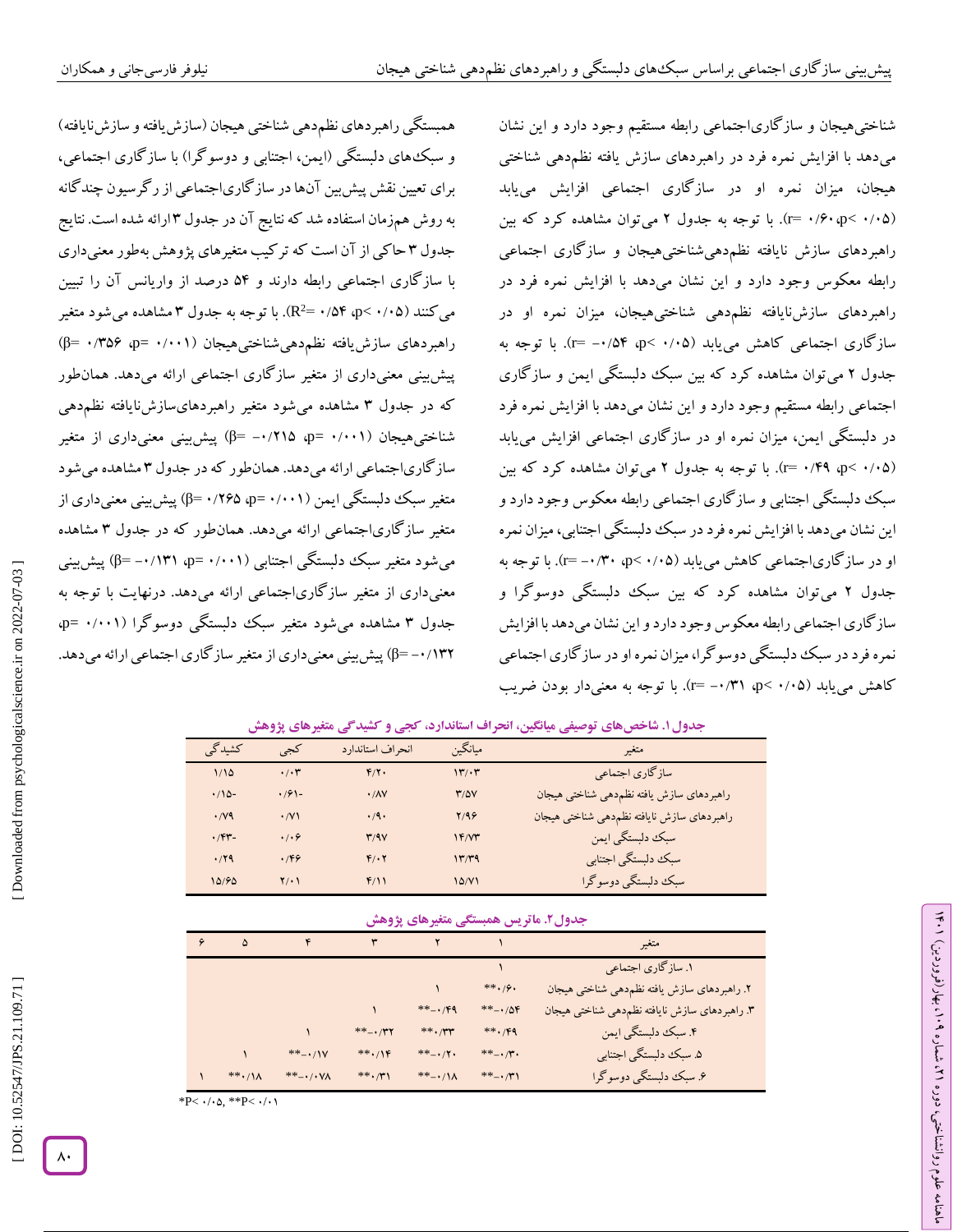| ۰۰ میلی را در سر این ادر سر ادری ایساسی |                             |                     |                    |                   |                |                     |                                             |  |  |
|-----------------------------------------|-----------------------------|---------------------|--------------------|-------------------|----------------|---------------------|---------------------------------------------|--|--|
| P                                       |                             | B                   | B                  | F                 | $\mathbb{R}^2$ | $\mathbf R$         | متغىر                                       |  |  |
| $\cdot$ / $\cdot$                       | V/91                        | .789                | 1/Y11              | *** VF/VQ9        | .707A          | $\cdot$ / $V^{\mu}$ | راهبردهاى سازش يافته نظم دهي شناختي هيجان   |  |  |
| $\cdot$ / $\cdot$                       | $-F/YVY$                    | $-1710$             | $-1/\cdot \cdot 1$ |                   |                | $\qquad \qquad =$   | راهبردهاي سازش نايافته نظم دهي شناختي هيجان |  |  |
| $\cdot/\cdot\cdot$                      | 9/97V                       | .1790               | .77                |                   |                | $\qquad \qquad -$   | سبک دلبستگی ایمن                            |  |  |
| $\cdot$ / $\cdot$                       | $-\mathbf{r}/\mathbf{r}$ 14 | $-\cdot/(\Upsilon)$ | $-11$              |                   |                |                     | سبك دلبستكي اجتنابي                         |  |  |
| $\cdot$ / $\cdot$                       | $-\mathbf{r}/\mathbf{r}$ av | $-1$                | $-Y/Y \cdot Y$     | $\qquad \qquad -$ |                | $\qquad \qquad -$   | سبک دلبستگی دوسوگرا                         |  |  |

جدول**3 نتایج رگرسیون چندگانه به روش همزمان برای تعیین نقش پیش بین راهبردهای نظم دهی هیجان (سازش یافته و سازش نایافته) و سبکهای دلبستگی (ایمن،** متغیر <sup>R</sup> **اجتنابی و دوسوگرا( در سازگاری اجتماعی**

\*P<  $\cdot/\cdot$   $\circ$ , \*\*P<  $\cdot/\cdot$   $\cdot$ , \*\*\* P<  $\cdot/\cdot \cdot$ 

اجتماعی باالتری را بروزمیدهند. در زمینه تبیین رابطه منفی بین سازگاری

**ی نتیجهگیر بحث و**

یافتههای پژوهش حاضر حاکی از آن بود که سبک دلبستگی ایمن به صورت مثبت و سبکهای دلبستگی ناایمن اجتنابی و دوسوگرا به صورت منفی سازگاری اجتماعی را پیشبینی میکنند. این یافتهها با نتایج پژوهشهای بارون و همکاران (۲۰۱۷) و نیون (۲۰۱۷) همسو است، این یافته با چند احتمال بدین شرح تبیین میشود: براساس نظریه دلبستگی تجارب اولیه کودک در ارتباط با مراقب اولیه در روابط آتی فرد تأثیر دارد. این تجارب، منجر به شکلگیری مدلهای درونکاری شده و انتظارات افراد در سایر روابط را شکل میدهند. دلبستگی ایمن منجر به تشکیل مدلهای درونکاریای میشود که اعتماد به سایر افراد و انتظار تعامالت مثبت از ویژگیهای اصلی آن است. کودکان با سبک دلبستگی ایمن به توانایی مراقبشان برای پاسخگویی به نیازهای آنان اطمینان دارند. هنگامی که در روابط احساس امنیت وجود داشته باشد، افراد بهتر میتوانند برای دریافت کمک و حمایت به دیگران رویآورند. از سوی دیگر افراد با دلبستگی ایمن تمایل بیشتری دارند تا به سایر افراد کمک کنند. این رابطه متقابل منجر به شکلگیری صمیمیت در تعامالت شده و سازگاری در تعامالت اجتماعی را افزایش میدهد. چنانچه مادر در زمانهای موردنیاز در دسترس باشد و نسبت به نیازهای کود ک حساسیت نشان دهد، کودک احساس امنیت کرده و براساس تعامل سازنده با مادر، مهارتهایی مانند همکاری، همدلی، نظمدهی هیجان، همیاری، مشارکت و اعتمادبهنفس لازم را در خود پرورش میدهد و از راهبردهای مقابلهای سازش یافتهتری استفاده میکند. ازآنجاکه سازگاری اجتماعی مستلزم داشتن مهارتهای اجتماعی است، لذا کودکان دارای دلبستگی ایمن با بهکارگیری مهارتهای اجتماعی، پدیرش اجتماعی بیشتری کسب نموده و ساز کاری

اجتماعی و سبکهای دلبستگی ناایمن )اجتنابی و دوسوگرا( میتوان گفت که ویژگی اصلی دلبستگی اجتنابی، تمایل به رها شدن از دلبستگی است. افراد با دلبستگی اجتنابی باور دارند که نمیتوان به دیگران اعتماد کرد، بنابراین در تعامالت خود از دیگران اجتناب میکنند. این موضوع منجر به دلسرد شدن بیشتر از تعامالت اجتماعی میشود و این باور از طریق مجموعهای از تعامالت در طول عمر تأیید میشود. این افراد به دلیل داشتن روانسازههای ناسازگار و بازخوردهای منفی نسبت به مادر، خود را شایسته دریافت توجه از سوی دیگران نمیدانند، از صمیمیت میهراسند و در مقابل برای حفظ استقالل عاطفی و رفتاری با ایجاد فاصله نسبت به دیگران و سعی در مستقل بودن در روابط اجتماعی سازگاری کمتری نشان میدهند. انجام رفتارهایی اجتماعپسند مانند همدلی و احترام متقابل و داشتن رضایت و خشنودی از ارتباطات اجتماعی از مؤلفههای اصلی سازگاری اجتماعی است )دوالی و رهاموتی، 2412(. افراد دارای دلبستگی ناایمن اجتنابی به علت داشتن هراس از نزدیکی توانایی کمتری در همدلی و اهمیت دادن به نیازهای دیگران دارند و درنتیجه در روابط اجتماعی سازگاری کمتری بروز میدهند. همچنین این افراد در زمان بروز تعارض و تنش در روابط بین فردی موضعی خاموش و منفعل را اتخاذ میکنند و همین مسئله منجر به طرد بیشتر این افراد از روابط اجتماعی و در نتیجه کاهش سازگاری اجتماعی میشود. با توجه به اینکه افراد با سبک دلبستگی دوسوگرا در روابط با مراقب اولیه از مراقبت کافی برخوردار نبودند میآموزند که افراد بهطور غیرقابل پیشبینی در دسترس و پاسخگو هستند. استیصال برای کسب توجه از ویژ کیهای بارز افراد با سبک دلبستگی دوسو گرا است. این افراد در روابط خود با دیگران به اطرافیان چسبیده، بیشازحد جلبتوجه کرده )فینی، 2412( و عالقهای بیشازحد به نزدیکی نشان میدهند. این گرایشها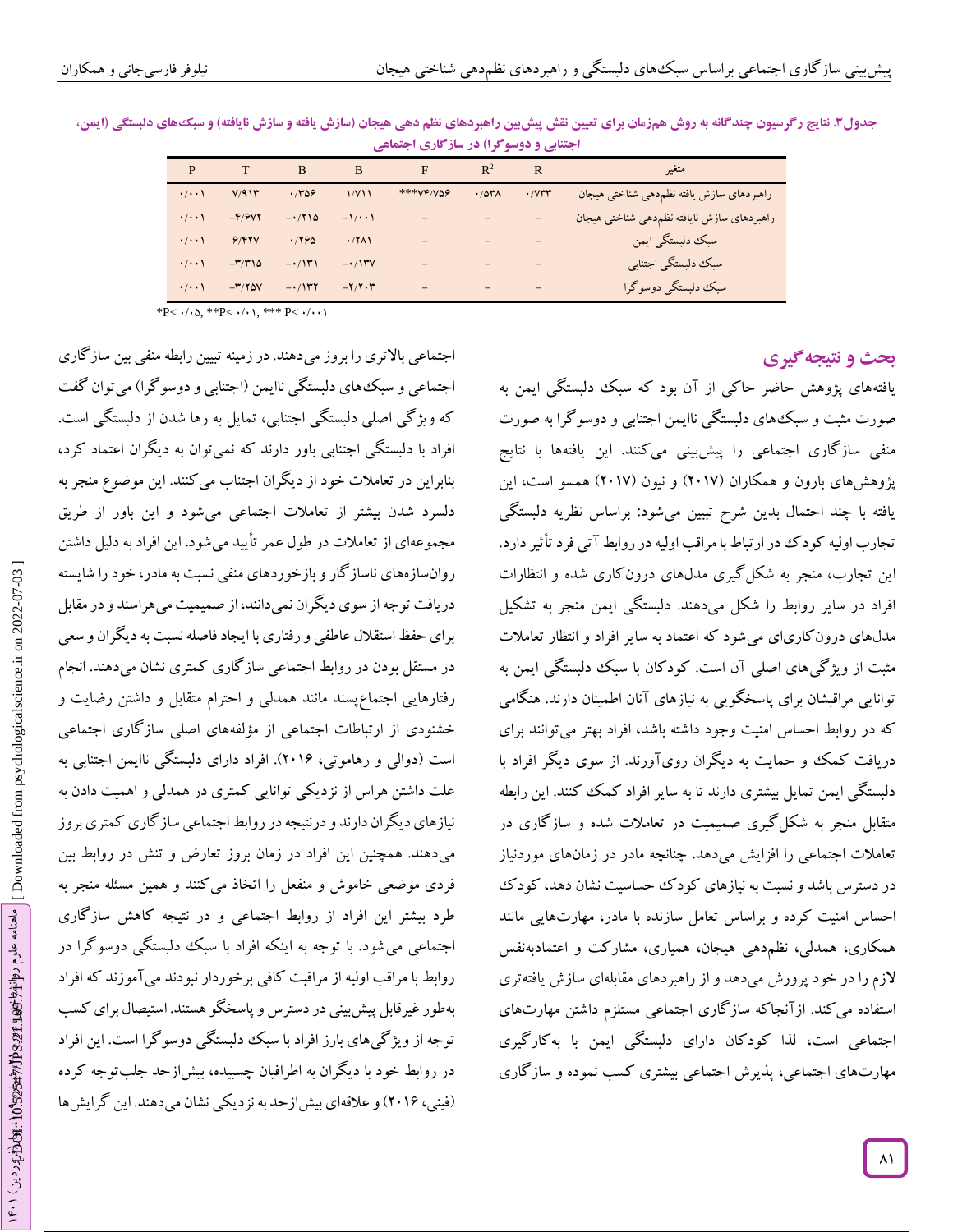منجر به کنارهگیری افراد از رابطه با آنها شده و بهاینترتیب، این باور که نزدیکان برای تأمین نیاز غیرقابل اعتماد هستند تقویت میشود. چرا که سازگاری اجتماعی مستلزم توانایی کنترل و مدیریت صحیح هیجانها است. افراد با دلبستگی دوسوگرا دارای حساسیتی بیشازحد نسبت به عواطف منفی، طرد و رها شدن از جانب دیگران هستند. آنها خود را الیق توجه و محبت نمیدانند و دارای احساس رضایت کمی در روابط اجتماعی هستند. همچنین این افراد، به دلیل خودمحوری و تمرکز بیشازحد بر خود، از مهارتهای اجتماعی کافی برای برقراری تعامالت اجتماعی برخوردار نیستند و با حساسیتی کمتر و بدون همدلی و کمک مؤثر نسبت به نیازهای دیگران پاسخ میدهند )میکولیسر شاور، 2415( و این مسئله نیز منجر به کاهش سازگاری اجتماعی در آنها میشود.

بر اساس دیگر یافته این پژوهش راهبردهای نظم۵هی شناختیهیجان سازش یافته بهصورت مثبت و راهبردهای نظم دهی شناختی،هیجان سازشنایافته بهصورت منفی سازگاری اجتماعی را پیشربینی می کنند. این<br>یافتهها با پژوهشهای نادر – گروسبویس و مازون (۲۰۱۴)، بالزاروتی و همکاران (۲۰۱۶)، جزایری و همکاران (۲۰۱۵) همسو است. در تبیین این یافتهها می توان چنین بیان نمود که نظم۵هی هیجان بهعنوان یک فاکتور مهم جهت عملکرد سازگارانه دارای سه مهارت اساسی است که عبارتاند از: وضوح هیجان، پذیرش هیجان و توانایی استفاده از استراتژیهای سازگارانه نظمدهی هیجان است )رابرتون، 2412(. این سه مهارت میتوانند توانایی فرد را در استفاده از راهبردهای سازش یافته نظمدهی شناختی هیجان افزایش داده و منجر به مهار رفتارهای تکانشی و تطبیق رفتار، متناسب با هدفهای شخصی شوند. بهاینترتیب افراد میتوانند در موقعیتهای مختلف بهصورت انعطافپذیر عمل نموده و سازگاری اجتماعی خود را افزایش دهند. استفاده از راهبردهای سازش یافته نظمدهی شناختی هیجان به افراد کمک می کند تا برای شناخت هیجانهای خود از ادراک و توان بیشتری برخوردار شوند. بهاینترتیب افراد میتوانند احساسات خود را متناسب با موقعیت ابراز نموده و احتمال بروز پرخاشگری در روابط اجتماعی را کاهش دهند )پادری، 2424(. همچنین استفاده از این راهبردها منجر به افزایش همدلی و بررسی ابعاد مختلف یک مسئله میشود، چرا که راهبردهای سازشیافته نظمدهی هیجان به فرد کمک میکنند تا تفسیر مثبتی از واقعه پیشرو داشته باشد. این موضوع باعث میشود تا در

ラン

۹۰ (، بهار (فروردین)

، شماره 21

ماهنامه علوم روانشناختی، دوره

زمانهایی که افراد دارای هیجان منفی هستند اعمال تکانشی و یا ناسازگارانهای را انجام ندهد. عالوه براین استفاده از این راهبردها میتواند سطوح کلی استرس و هیجانهای منفی را کاهش و هیجانهای مثبت مانند شادکامی را افزایش دهند. بهاینترتیب سازگاری اجتماعی افراد در تعامالت اجتماعی ارتقاء مییابد. هنگامیکه افراد در نظمدهی حاالت هیجانی خود مشکل داشته باشند عمدتاً این تجارب هیجانی برای آنها غیرقابل تحمل میشود. در این حالت آنها با احتمال بیشتری برای پایان دادن و یا اجتناب از این حالات هیجانی از رفتارهای تکانشی و پرخاشگرانه استفاده میکنند. همچنین عدم مدیریت صحیح هیجانها باعث میشود تا افراد نسبت به واکنشهای دیگران حساس شوند و همین مسئله منجر به افزایش حساسیت میان فردی شده و زمینه بروز اختالف در ارتباطات بینفردی را افزایش داده و سازگاریاجتماعی را پایین میآورد. استفاده از راهبردهای سازشiایافته نظم۵هیشناختی هیجان نیزتوانایی شناختی لازم برای فکر کردن به عواقب و پیامدهای اعمال تکانشی را از فرد سلب می کند. از سوی دیگر استفاده از راهبردهای سازشiبافته نظم دهی شناختی هیجان باعث میشود تا افراد توانایی حفظ رابطه خود با اطرافیان را نداشته باشند، چرا که انجام رفتارهای تکانشی وعدم مدیریت هیجانها باعث میشود تا افراد تجربه هیجانهای ناخوشایند را خارج از کنترل خود احساس کنند و به همین دلیل از تعامالت سازنده اجتناب نمایند و از راهبردهای مسئلهمحور استفاده نکنند. استفاده از این راهبردها باعث میشود تا افراد نتوانند هیجانهای خود را بهخوبی ابراز کنند و در نتیجه نمیتوانند از حمایت اجتماعی برای تسکین حاالت هیجانی منفی خود بهرهمند شوند. بهطورکلی نتایج پژوهش حاضر حاکی از آن است که سبک دلبستگی ایمن از یکسو به دلیل تأثیر مدلهای درونکاری و از سوی دیگر راهبردهای سازش یافته نظم۵هی شناختیهیجان، به دلیل ایجاد توانایی مدیریت هیجانها و ابراز متناسب آنها منجر به ارتقاء سازگاریاجتماعی میشوند. پیامدهای نتایج پژوهش حاضر را میتوان در دو سطح نظری و عملی به این شرح مطرح نمود: در سطح نظری، نتایج این پژوهش میتواند به شناخت بهتر عوامل مؤثر بر سازگاری اجتماعی کمک نماید. در سطح عملی نیز باید توجه نمود که برای ارتقاء سازگاریاجتماعی باید به ترمیم و بهبود سبکهای دلبستکی و آموزش راهبردهای سازش یافته نظمٖدهی شناختی هیجانی بهطور همزمان پرداخت. ازجمله محدودیتهای پژوهش حاضر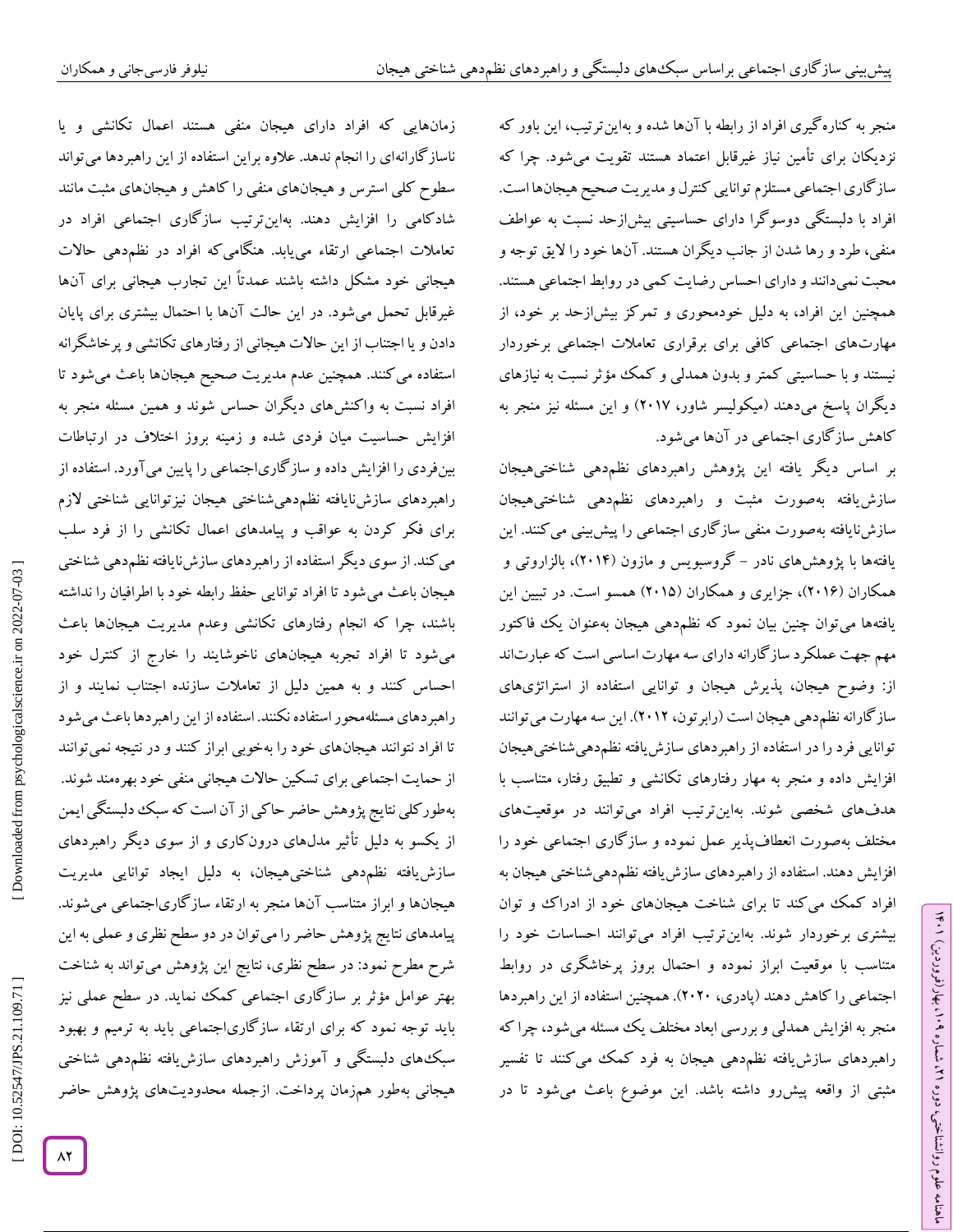می توان به این نکته اشاره کرد که این مطالعه از نوع مقطعی بوده و ازاینرو، توانایی استنباط رابطه علی میان متغیرها کاهش مییابد. همچنین نمونه پژوهش حاضر تنها شامل دانشآموزان دختر در مقطع دبیرستان بود که این موضوع نیز از محدودیتهای این پژوهش بوده و قابلیت تعمیم نتایج را کاهش میدهد. پیشنهاد میشود در مطالعات بعدی از نمونههای غیر دانشآموز استفادهشده و با درنظر گرفتن مقایسه جنسیتی به بررسی عوامل مؤثر بر سازگاری اجتماعی پرداخته شود.<br>هل<del>احضات اخلاق</del>ی

**پیروی از آ صول اخلاق پژوهش: ا**ین مقاله برگرفته از پایاننامه کار شنا سی ار شد نویسنده اول در رشته روانشناسی بالینی دانشکده روانشناسی و علوم تربیتی دانشگاه تهران

اســت. کمیته ملی اخلاق نیز پس از انجام بررســـیهای لازم کد اخلاق کد به شــناســه .1398.021REC.PSYEDU.UT.IR را برای پژوهش حاضر صادر کردند.

بدون حمایت مالی می این پژوهش در قالب پایاننامه کار شنا سی ار شد و **: مالی حامی** باشد.

نوی سنده اول محقق ا صلی این پژوهش ا ست . نوی سنده **سندگان : از نوی تضاد منافع:** نویسندگان هیچ تضاد منافعی در رابطه با این پژوهش اعالم نمینمایند. دوم استاد راهنما ونویسنده سوم استاد مشاور پایاننامه میباشند. **نقش هر یک**

بدین و سیله از اساتید بزرگوار راهنما و م شاور این پژوهش و دانش **: قدردانی ت شکر و** آموزانی که در انجام این پژوهش همکاری نمودند تشکر و قدردانی میشود.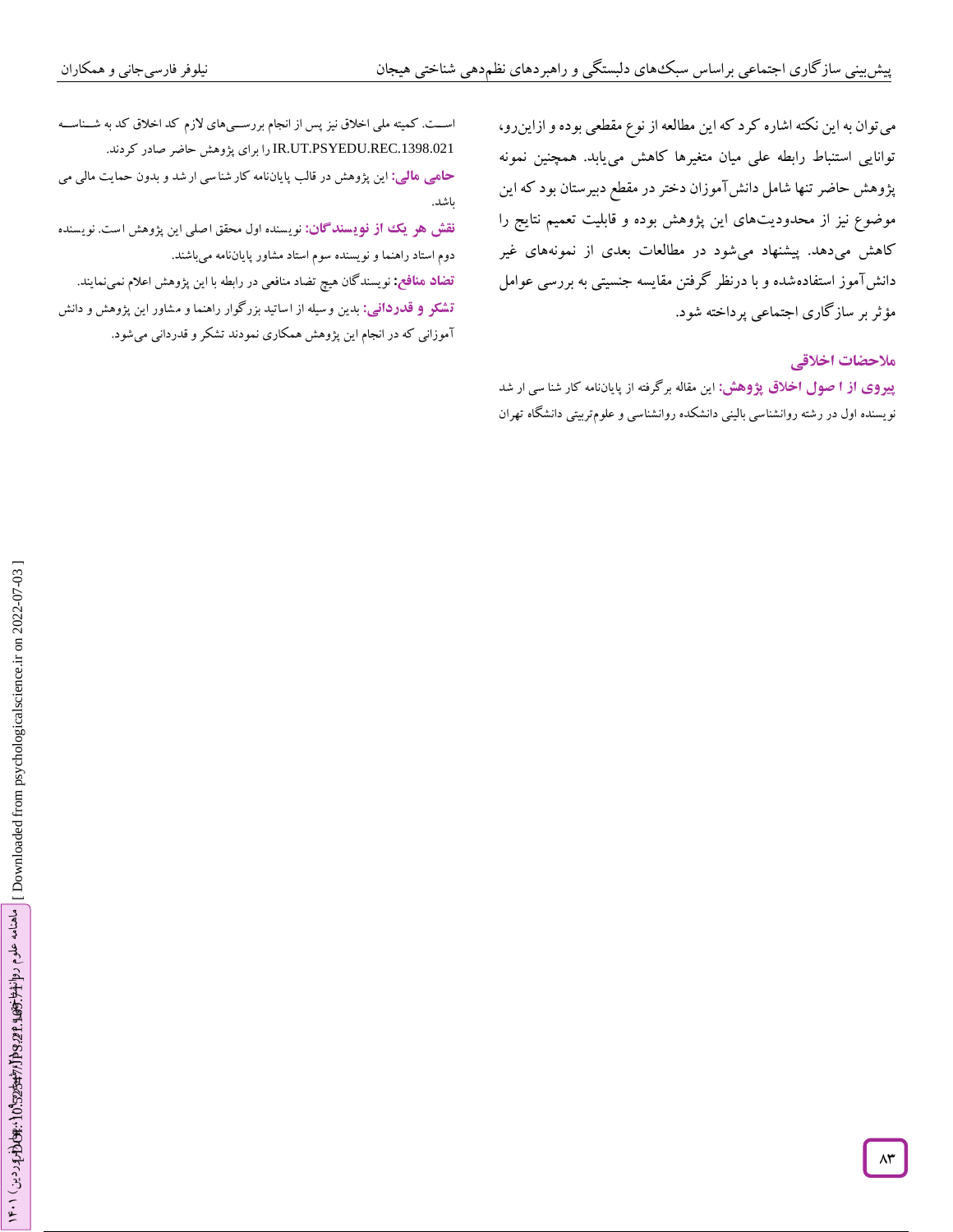# **References**

- Agbaria, Q. (2020). Predictors of personal and social adjustment among Israeli -Palestinian teenagers. *Child Indicators Research*, 1 DOI: 10.1007/s12187-019-09661-3. [Link]
- Ainsworth, M.D.S., Blehar, M.C., Waters, E., & Wall, S. (1978). Patterns of attachment: A psychological study of the strange situation. Tisdale, N. J: Elbaum. [Link]
- Amani, R., Etemadi, O., Fatehizadeh,, M., & Bahrami, F. (2012). The Relationship between Attachment Styles and Social Adjustment. Clinical Psychology and Personality, 2(6). 15-26. Doi: [10.4324/9780203758045.](https://doi.org/10.4324/9780203758045)(Persian). [Link]
- Arabatzoudis, T., Rehm, I. C., Nedeljkovic, M., & Moulding, R. (2017). Emotion regulation in individuals with and without trichotillomania. Journal of Obsessive -Compulsive and Related Disorders, 12(3): 87-94. Doi: 10.1016/j.jocrd.2017.01.003.[Link]
- Balzarotti, S., Biassoni, F., Villani, D., Prunas, A., & Velotti, P. (2016). Individual differences in cognitive emotion regulation: Implications for subjective and psychological well -being. Journal of Happiness Studies,  $17(1)$ , 125-143. Doi: 10.1007/s10902-014-9587-3. [Link]
- Bashirpour, S., Abbasi, A., Abolghasemi, A. (2016). The effect of cognitive -behavioral coping and emotion regulation training on hope, happiness, and self esteem in disadvantaged children and adolescents. Journal of Clinical and Counseling Psychology Research,5 (1), 70-85. (Persian). [Link]
- Barone, L., Lionetti, F., & Green, J. (2017). A matter of attachment? How adoptive parents foster post institutionalized children's social and emotional adjustment. Attachment & human  $development,$   $19(4),$ -339. Doi: 10.1080/14616734.2017.1306714.[Link]
- Besharat, M. A. (2011). Development and validation of Adult Attachment Inventory. Procedia - Social and Behavioral Sciences, 30, 475-479. (Persian). [Link]
- Besharat, M, A. & Bazazian, S. (2014).Evaluation of psychometric properties of Cognitive Emotion Regulation Questionnaire in a sample of Iranian society. Journal of the School of Nursing and Midwifery, 84, 61-70. (Persian). [\[Link](https://journals.sbmu.ac.ir/en-jnm/article/view/7360)]
- Besharat, M, A. (2013). Adult Attachment Scale: Questionnaire, implementation method, and scoring key. Developmental Psychology (Iranian Psychologists), 9(35), 317-320[.](http://jip.azad.ac.ir/article_512918.html) (Persian).[[Link](http://jip.azad.ac.ir/article_512918.html)]
- Besharat, M, A. Cognitive Emotion Regulation Questionnaire: Instruction and Scoring. (2016). Developmental Psychology (Iranian Psychologists), 50, 221 - 223. (Persian). [Link]
- Besharat, M, A. Zahedi Tahrishi, K., Noorbala, A.A. (2014). Alexithymia and emotion regulation strategies in patients with somatization, anxiety disorders, and normal individuals: a comparative study. Contemporary Psychology, 8(2), 3 -16. (Persian)[.](https://www.sid.ir/fa/journal/ViewPaper.aspx?id=218022) [Link]
- Biederman, J., Spencer, T., Lomedico, A., Day, H., Petty, C. R., & Faraone, S. V. (2012). Longitudinal course of deficient emotional self -regulation CBCL profile in youth with ADHD: prospective controlled study. Neuropsy Disease Treat, 8, 267 –276 doi: 10.2147%2FNDT.S29670. [Link]
- Bikmohamadi, M., Tarkhan, M., & Akbari, B. (2012). The effect of group cognitive -behavioral training and coping with stress on social adjustment and self concept of high school female students. Knowledge & Research in Applied Psychology, 4(50), 41 -50. (Persion).[Link]
- Bowlby, J. (1969). Attachment and loss. London: Hogarth Press.[Link]
- Campbell, K., & Ramos, S. (2017). Enhancing student altruism using Secure Attachment Messages in lecture. Journal of the Scholarship of Teaching and Learning, 17(4), 95. Doi: 10.14434/josotl.v17i4.21978.[Link]
- Cassidy, J. & Shaver, P. R. (2016). Handbook of attachment: Theory, research, and clinical applications. New York: Guilford Press. [Link]
- Chervonsky, E., & Hunt, C. (2019). Emotion regulation, mental health, and social wellbeing in a young adolescent sample: A concurrent and longitudinal investigation. Emotion, 19(2), 270. Doi: 10.1037/emo0000432.[Link]
- Cisler, J. M., Olatunji, B. O., Feldner, M. T., & Forsyth, J. P. (2010). Emotion regulation and the anxiety disorders: An integrative review. Journal of Psychopathology and Behavioral Assessment, 32(1), 68 -82. Doi: 10.1007/s10862 -009 -9161 -1. [Link]
- Curran, T., Meter, D., Janovec, A., Brown, E., & Caban, S. (2019). Maternal adult attachment styles and mother–child transmissions of social skills and self esteem. Journal of Family Studies, 1 -15. Doi: 10.1080/13229400.2019.1637365. [\[Link](https://doi.org/10.1080/13229400.2019.1637365) [
- Das, J. K., Salam, R. A., Lassi, Z. S., Khan, M. N., Mahmood, W., Patel, V., & Bhutta, Z. A. (2016). Interventions for adolescent mental health: an

 [\[ DOI: 10.52547/JPS.21.109.71 \]](http://dx.doi.org/10.52547/JPS.21.109.71) [\[ Downloaded from psychologicalscience.i](https://psychologicalscience.ir/article-1-1325-fa.html)r on 2022-07-03 ]

DOI: 10.52547/JPS.21.109.71]

Downloaded from psychologicalscience.ir on 2022-07-03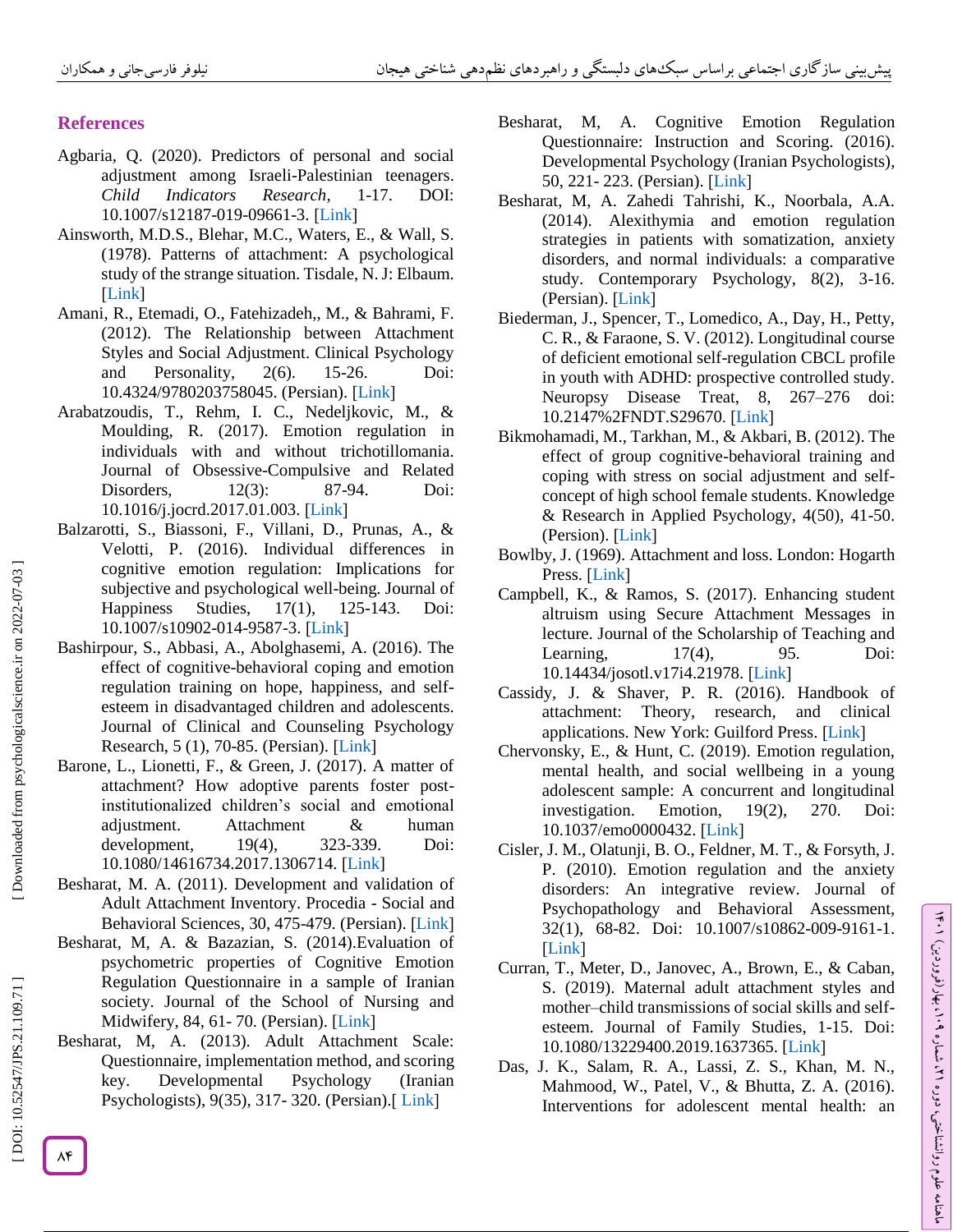overview of systematic reviews. Journal of Adolescent Health,  $59(4)$ , S49-S60. Doi: 10.1016%2Fj.jadohealth.2016.06.020[.](10.1016%2Fj.jadohealth.2016.06.020) [Link]

- Daulay, D. A., & Rahmawati, A. (2016). Social Adjustment in Adolescents with Hearing Impairment. Indonesia: Atlantis Press. Doi: 10.2991/icosop-16.2017.43. [Link]
- Decastro, R. M., & Pereira, D. I. F. (2019). Education and Attachment: Guidelines to Prevent School Failure. Multimodal Technologies and Interaction, 3(1), 10. Doi: 10.3390/mti3010010. [Link]
- Duchesne, S., & Ratelle, C. F. (2020). Achievement goals, motivations, and social and emotional adjustment in high school: A longitudinal mediation test. Educational Psychology, 40(8), 1033 -1051. Doi: 10.1080/01443410.2020.1778641.[Link]
- Ekeh, P. U. (2012). Children's attachment styles, academic achievement and social competence at early childhood. African Research Review, 6(4), 335 - 348.[Link]
- Fraley RC, Shaver PR. (2018). Attachment theory and its place in contemporary personality theory and research. New York: Guilford Press. [Link]
- Feeney, J. A., Judith A. (2016). Adult romantic attachment: Developments in the study. New York: GuilfordPress. [Link]
- Garofalo, C., Velotti, P., Zavattini, G. C., & Kosson, D. S. (2017). Emotion dysregulation and interpersonal problems: the role of defensiveness. Personality and Individual Differences, 119, 96-10. Doi: 10.1016/j.paid.2017.07.007.[Link]
- Garnefski, N., Kraaij, V., & Spinhoven (2001). Negative life events, cognitive emotion regulation and emotional problems. *Personality and Individual Differences, 30,* 1311 -1327. Doi: 10.1016/S0191 - 8869(00)00113-6.[Link]
- Garnefski, N., & Kraaij, V. (2006). Cognitive emotion regulation questionnaire - development of a short 18 -item version (CERQ -short). Personality and Individual Differences, 41, 1045 -1053. Doi: 10.1016/j.paid.2006.04.010. [\[Lin](https://doi.org/10.1016/j.paid.2006.04.010) k [
- Garnefski, N., & Kraaij, V. (2018). Specificity of relations between adolescents' cognitive emotion regulation strategies and symptoms of depression and anxiety. Cognition and Emotion,  $32(7)$ ,  $1401-1408$ . [Link]
- Garnefski, N., Baan, N., & Kraaij, V. (2005). Psychological distress and cognitive emotion regulation strategies among farmers who fell victim to the foot -and -mouth crisis. Personality and Individual Differences, 38, 1317 -1327. Doi: 10.1016/j.paid.2004.08.014. [\[Link](https://doi.org/10.1016/j.paid.2004.08.014) [
- Geddes, H. (2018) Attachment and learning the links between early experiences and responses in the classroom. International Journal of Nurture in Education, $4(1)$  15–21. [Link]
- Gerard, J. M., & Booth, M. Z. (2015). Family and school influences on adolescents' adjustment: The moderating role of youth hopefulness and aspirations for the future. Journal of Adolescence, 44, 1 –16. [\[Link](https://doi.org/10.1016/j.adolescence.2015.06.003) [
- Goodman, G., Bartlett, R. C., & Stroh, M. (2013). Mothers' borderline features and children's disorganized attachment representations as predictors of children's externalizing behavior. Psychoanalytic Psychology, 30(1), 16. [\[Link](https://psycnet.apa.org/doi/10.1037/a0031068)]
- Gross (Ed.). (2014). Handbook of emotion regulation. New York, NY: Guilford Press. [\[Lin](https://www.guilford.com/books/Handbook-of-Emotion-Regulation/James-Gross/9781462520732/reviews)k]
- Gross, J. J., & John, O. P. (2003). Individual differences in two emotion regulation processes: implications for affect, relationships, and well -being. *Journal of personality and Social Psychology* , *85*(2), 348. Doi: 10.1037/0022-3514.85.2.348.[Link]
- Gross, J. J. (2001). Emotion regulation in adulthood: Timing is everything. Current Directions in Psychological Science, 10(6), 214-219. [\[Link](https://doi.org/10.1111%2F1467-8721.00152)]
- Groh, A. M., Roisman, G. I., van IJzendoorn, M. H., Bakermans ‐Kranenburg, M. J., & Fearon, R. P. (2012). The significance of insecure and disorganized attachment for children's internalizing symptoms:  $\overline{A}$ meta-analytic study. Child Development, 83(2), 591 -610. Doi: 10.1111/j.1467 - 8624.2011.01711.x.[Link]
- Hoorelbeke, K., Koster, E. H., Demeyer, I., Loeys, T., & Vanderhasselt, M. A. (2016). Effects of cognitive control training on the dynamics of (mal) adaptive emotion regulation in daily life. Emotion, 16(7), 945. Doi: 10.1037/emo0000169. [\[Link](https://psycnet.apa.org/doi/10.1037/emo0000169)]
- Jaureguizar, J., Bernaras, E., Bully, P., & Garaigordobil, M. (2018). Perceived parenting and adolescents' adjustment. Psicologia: Reflexão e Crítica, 31(1), 1 - 11.Doi: 10.1186/s41155-018-0088-x. [Link]
- Jazaieri, H., Morrison, A., Goldin, P. & Gross, J. (2015). The role of emotion and emotion regulation in social anxiety disorder. Current Psychiatry Reports, 17(1): 531. Doi: 10.1007/s11920-014-0531-3. [\[Link](https://link.springer.com/article/10.1007%2Fs11920-014-0531-3)]
- Karimi S, Esmaeili M. (2020). The relationship between emotion regulation and resilience strategies with marital adjustment in female teachers, Psychological Sience, 19 (87), 291 -298. (Persion). [Link]
- Konrath, S. H., Chopik, W. J., Hsing, C. K., & O'Brien, E. (2014). Changes in adult attachment styles in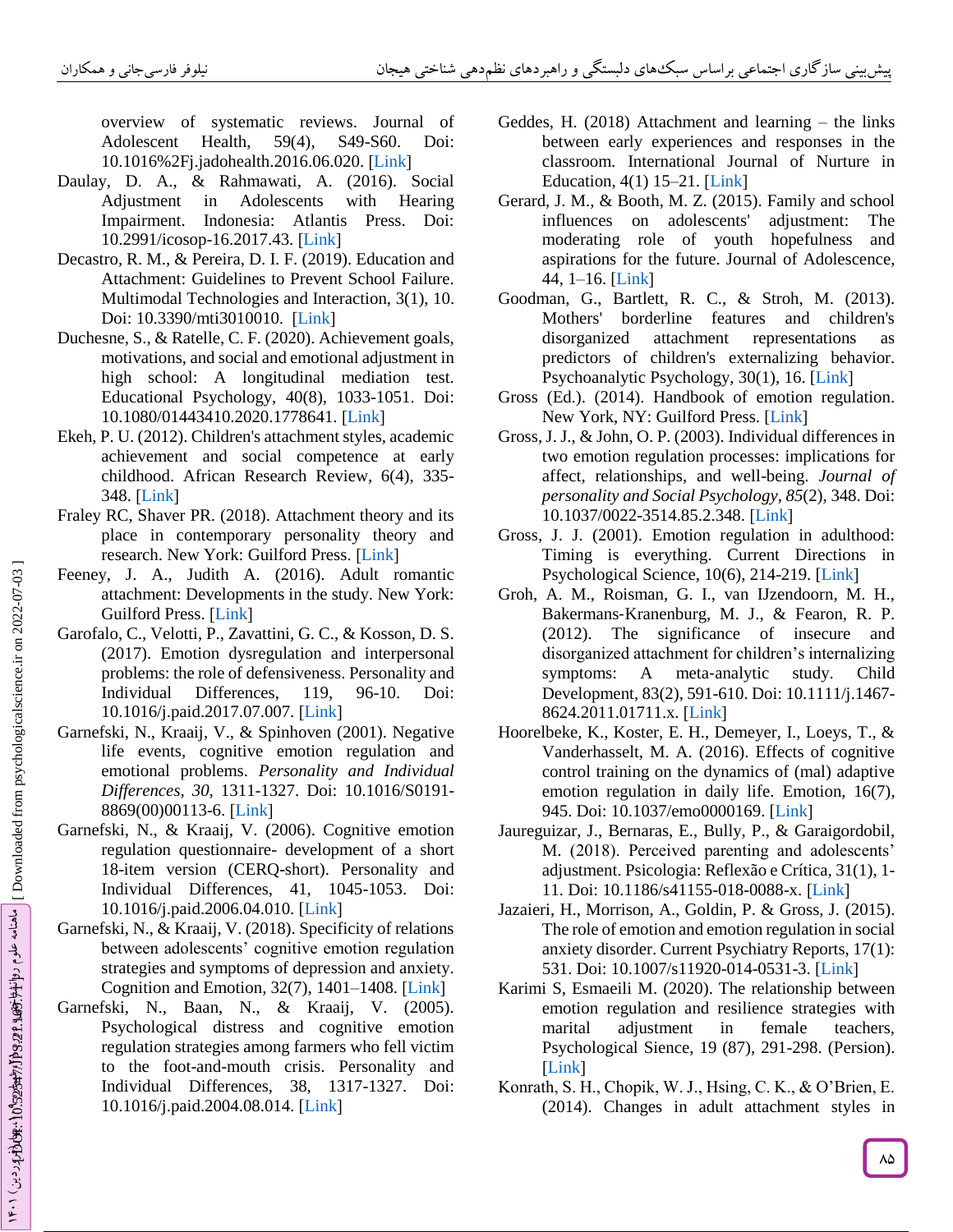American college students over time: A meta analysis. Personality and Social Psychology Review,  $18(4)$ , -348. Doi: 10.1177%2F1088868314530516. [Link]

- Kour, T., Soni, A. (2018). TO study the adjustment problems of adolescent in relation to emotional intelligence. International Journal of Marketing & Financial Managemet, 6(9). 1<sup>1</sup>-12. [\[Link](http://ddeku.edu.in/Files/2cfa4584-5afe-43ce-aa4b-ad936cc9d3be/Journal/de79c0f0-f40f-4efd-b41b-3fde52101f9c.pdf)]
- Layton, R. L., & Muraven, M. (2014). Self -control linked with restricted emotional extremes. *Personality and*  IndividualDifferences, 58, 48-53. [Link]
- Mashhadi, A., Hasani, J., & Mirdoraghi, F. (2012). Factor structure, reliability and validity of Persian version of the cognitive emotion regulation questionnairechildren form (CERQ-KP). Journal of Fundamentals of Mental Health, 14(55), 59 -246. (Persion). [\[Link](https://jfmh.mums.ac.ir/article_942.html?lang=en) [
- Mattanah, J. F., Lopez, F. G., & Govern, J. M. (2011). The contributions of parental attachment bonds to college student development and adjustment: a meta -analytic review. Journal of Counseling Psychology, 58(4), 565.Doi:10.1037/a0024635.  $[Link]$
- Mastrotheodoros, S., Canário, C., Gugliandolo, M. C., Merkas, M., & Keijsers, L. (2019). Family functioning and adolescent internalizing and externalizing problems: Disentangling between -, and within -family associations. Journal of youth and adolescence, 1-14.doi:10.1007/s10964-019-01094-z. [Link]
- Matsumoto, D., Yoo, S. H., & Nakagawa, S. (2008). Culture, emotion regulation, and adjustment. Journal of personality and social psychology, 94(6), 925. Doi: 10.1037/0022-3514.94.6.925. [\[Link](https://link.springer.com/article/10.1007/s10964-019-01094-z)]
- McLaughlin, K. A., Hatzenbuehler, M. L., Mennin, D. S., & Nolen-Hoeksema, S. (2011). Emotion dysregulation and adolescent psychopathology: A prospective study. Behavior Research and Therapy, 49, 544 -554. Doi: 10.1016/j.brat.2011.06.003. [Link]
- Mikulincer, M., Shaver, P. R. (2016). Attachment in adulthood: Structure, dynamics, and change. Guilford Press: New York. [\[Link](https://books.google.com/books?hl=en&lr=&id=d0MlDAAAQBAJ&oi=fnd&pg=PR1&dq=Mikulincer,+M.,+Shaver,+P.+R.+\(2016\).+Attachment+in+adulthood:+Structure,+dynamics,+and+change.+Guilford+Press:+New+York.+%5DLink%5B&ots=iBhqpVqleO&sig=KfET2-_cTZlubyHZ5Gv8e8gCOnA#v=onepage&q&f=false)]
- Mikulincer, M., & Shaver, P. R. (2017). Adult attachment and compassion: Normative and individual difference components. The Oxford handbook of compassion science, 79 -90. Doi: 10.1093/oxford he/9780190464684.013.7. [\[Link](file:///C:/Users/LENOVO/Desktop/10.1093/oxfordhb/9780190464684.013.7)]
- Mokhberi A, Dortaj F, Dehkordi A. (2010). Investigation of psychometric properties and standardization of the social problem -solving ability questionnaire.

Journal of Educational Measurement, 1(4), 47 -56. (Persian). [Link]

- Mu, G. M., Hu, Y., & Wang, Y. (2017). Building resilience of students with disabilities in China: The role of inclusive education teachers. Teaching and Teacher Education,  $67(3)$ : -134. Doi: 10.1016/j.tate.2017.06.004. [\[Link](https://doi.org/10.1016/j.tate.2017.06.004) [
- Nader -Grosbois, N., & Mazzone, S. (2014). Emotion regulation, personality and social adjustment in children with autism spectrum disorders. Psychology, 5(15), 1750. Doi: 10.4236/psych.2014.515182. [\[Link](http://www.scirp.org/journal/PaperInformation.aspx?PaperID=50887&#abstract) [
- Nikkhah M, Yousefi F (2021). Relationship between psychological basic needs satisfaction at school and students' emotional well -being: the mediating role of cognitive emotion regulation. Psychological Science, 20 (99), 413-426. (Persian). [Link]
- Niven, K. (2017). The four key characteristics of interpersonal emotion regulation. Current opinion in psychology, 17, 89-93. Doi: 10.1016/j.copsyc.2017.06.015 . [\[Link](https://doi.org/10.1016/j.copsyc.2017.06.015) [
- Patak, N., Tiwari, J., Patel, N. (2018). Study on Association between Adjustment and Academic Achievement of Adolescent Studying in Different Types of Educational Boards. International Journal of Science and Research, 6(10), 71-82. [\[Link](https://www.ijsr.net/get_abstract.php?paper_id=ART20179960)]
- Purwadi, P., Alhadi, S., Supriyanto, A., Saputra, W. N. E., Muyana, S., & Wahyudi, A. (2020). Aggression among adolescents: The role of emotion regulation. HUMANITAS: Indonesian Psychological Journal, 17(2), 132[.](https://www.researchgate.net/profile/Purwadi-Purwadi-2/publication/343992829_Aggression_among_adolescents_The_role_of_emotion_regulation/links/5f56419b299bf13a31a81a56/Aggression-among-adolescents-The-role-of-emotion-regulation.pdf) [Link]
- Quinlan, E., Deane, F. P., Crowe, T., & Caputi, P. (2018). Do attachment anxiety and hostility mediate the relationship between experiential avoidance and interpersonal problems in mental health carers?. Journal of contextual behavioral science, 7, 63 -71. [Link]
- Rafferty, J. R. (2014). Where are the boys… using peer leadership to address barriers to male adolescent utilization of an urban school -based health center. Journal of Adolescent Health, 54(2), S73 -S74.doi: 10.1016/j.jadohealth.2013.10.160. [\[Link](doi:%2010.1016/j.jadohealth.2013.10.160) [
- Roberton, T., Daffern, M., & Bucks, R. S. (2012). Emotion regulation and aggression. *Aggression and Violent Behavior*, *17(1)*, –82. Doi: 10.1016/j.avb.2011.09.006.[Link]
- Saemi H, Basharat M A, AsgharnejadFarid A A. (2019). Predicting marital adjustment based on marital intimacy and deficit emotional regulation. Psychological Science, 18 (78), 635-646. [Link]